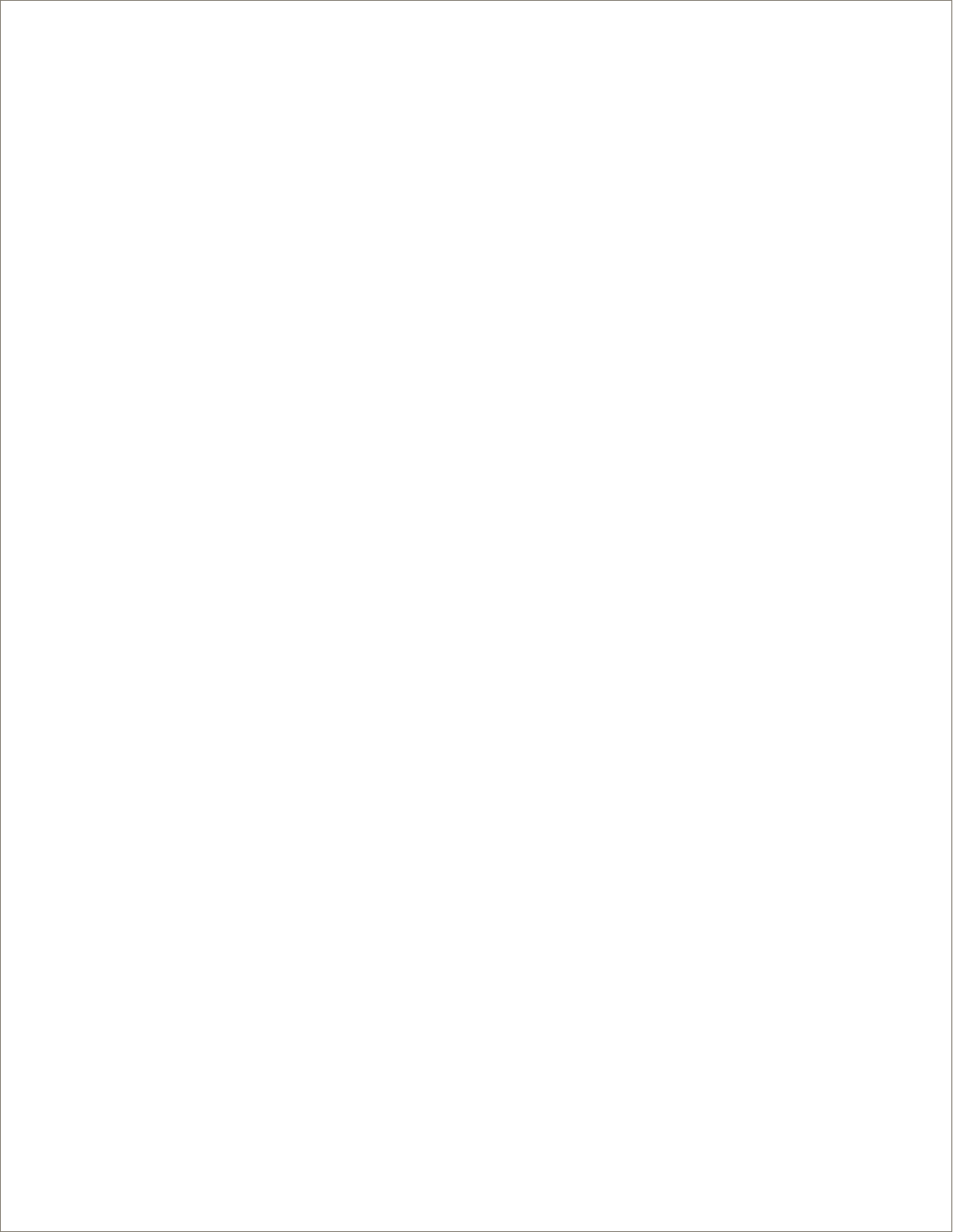# **CONTENTS**

| Introduction                         | 2  |
|--------------------------------------|----|
| Connections to Educational Standards |    |
| Timeline: Fernand Léger              | 4  |
| <b>IMAGES</b>                        |    |
| Theme 1: The City in Painting        | 5  |
| Theme 2: Advertising                 | 9  |
| Theme 3: Performing Arts             | 13 |
| Theme 4: Architecture                | 16 |
| <b>CURRICULUM CONNECTIONS</b>        |    |
| Introduction                         | 21 |
| Theme 1: The City in Painting        | 21 |
| Theme 2: Advertising                 | 22 |
| Theme 3: Performing Arts             | 23 |

Theme 4: Architecture 24

The exhibition is generously supported by The Women's Committee of the Philadelphia Museum of Art, Bruce and Robbi Toll, the National Endowment for the Arts, The Annenberg Foundation Fund for Major Exhibitions, Sotheby's, Mitchell L. and Hilarie L. Morgan, and an anonymous donor, and by an indemnity from the Federal Council on the Arts and the Humanities.

Promotional support has been provided by the Museum's broadcast media sponsor, NBC 10 WCAU, and by the Greater Philadelphia Tourism Marketing Corporation, Atout France, Sunoco, IKEA, DesignPhiladelphia, and Reading Terminal Market.

Funding credits current as of September 27, 2013.

Education | PHILADELPHIA MUSEUM OF ART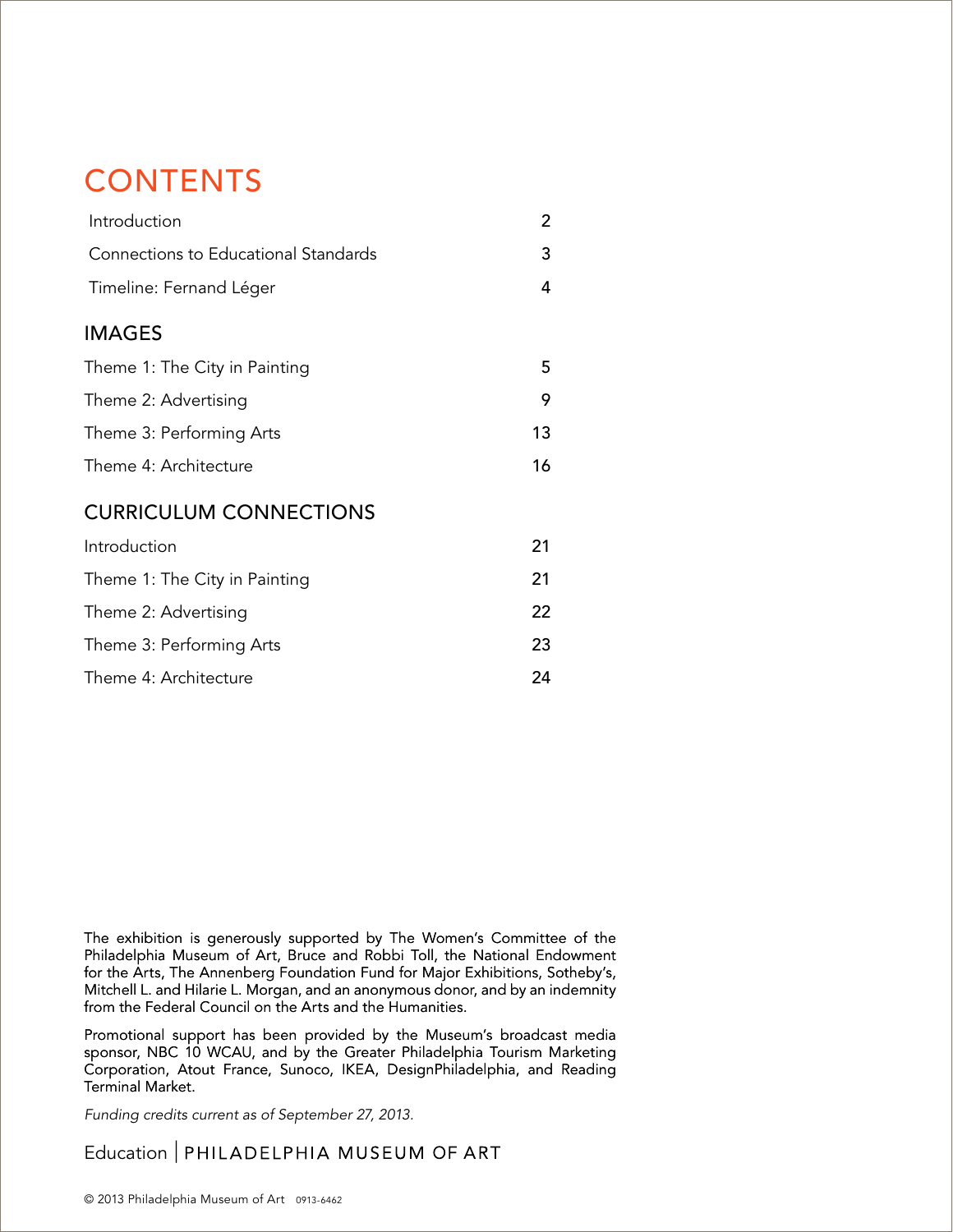# Introduction

Léger: Modern Art and the Metropolis, on view at the Philadelphia Museum of Art from October 14, 2013, to January 5, 2014, captures the adventurous spirit of Paris in the 1920s. It provides a broad context for The City, which was painted by the French artist Fernand Léger (fair-NAHND LE-zhey) in 1919. The City is a landmark of modern art as well as a cornerstone of the Museum's collection.

This exhibition shows how artists participated in the complexity and excitement of the modern city. Its four main themes are: The City in Painting, Advertising, The Performing Arts, and Architecture. It features more than 160 works by Léger and his contemporaries, such as Robert Delaunay and Jacques Lipchitz.

## This packet includes:

This Guide for Students and Teachers, which features twelve works of art by Léger and his contemporaries selected from the exhibition. Following the main themes of the exhibition, this guide was developed primarily for classroom teachers in grades 5–12 for use with their students before, after, or instead of a visit to Léger: Modern Art and the Metropolis. It contains curriculum connections with suggested classroom activities that teachers may adapt for use with younger students.

A teaching poster that has a large image of The City on one side and information about the artist and the painting on the back.

A PowerPoint presentation on a CD that contains digital images of the artworks and related discussion questions, comparison images, and background information. The CD also includes a PDF of this Guide for Students and Teachers and a PDF of the PowerPoint presentation.

## **ACKNOWLEDGMENTS**

This resource was written by James Stein, Museum Educator and Coordinator for Art Speaks. I would like to thank my colleagues at the Museum who helped to develop this resource, especially Barbara Bassett, The Constance Williams Curator of Education, School and Teacher Programs. Museum educators Rebecca Hoenig, Rebecca Mitchell, Ilene Poses, and Jean Woodley also offered valuable suggestions. The exhibition's curator, Anna Vallye, Andrew W. Mellon Postdoctoral Curatorial Fellow in the Department of Modern and Contemporary Art, suggested objects for this teaching resource and reviewed the texts for accuracy. Members of the Editorial and Graphic Design Department, including Amy Hewitt, Associate Editor; Jacqui Baldridge, Graphic Designer; and Janette Krauss and Jennifer Zahorbenski, Production Managers, worked diligently to edit, design, and produce these materials.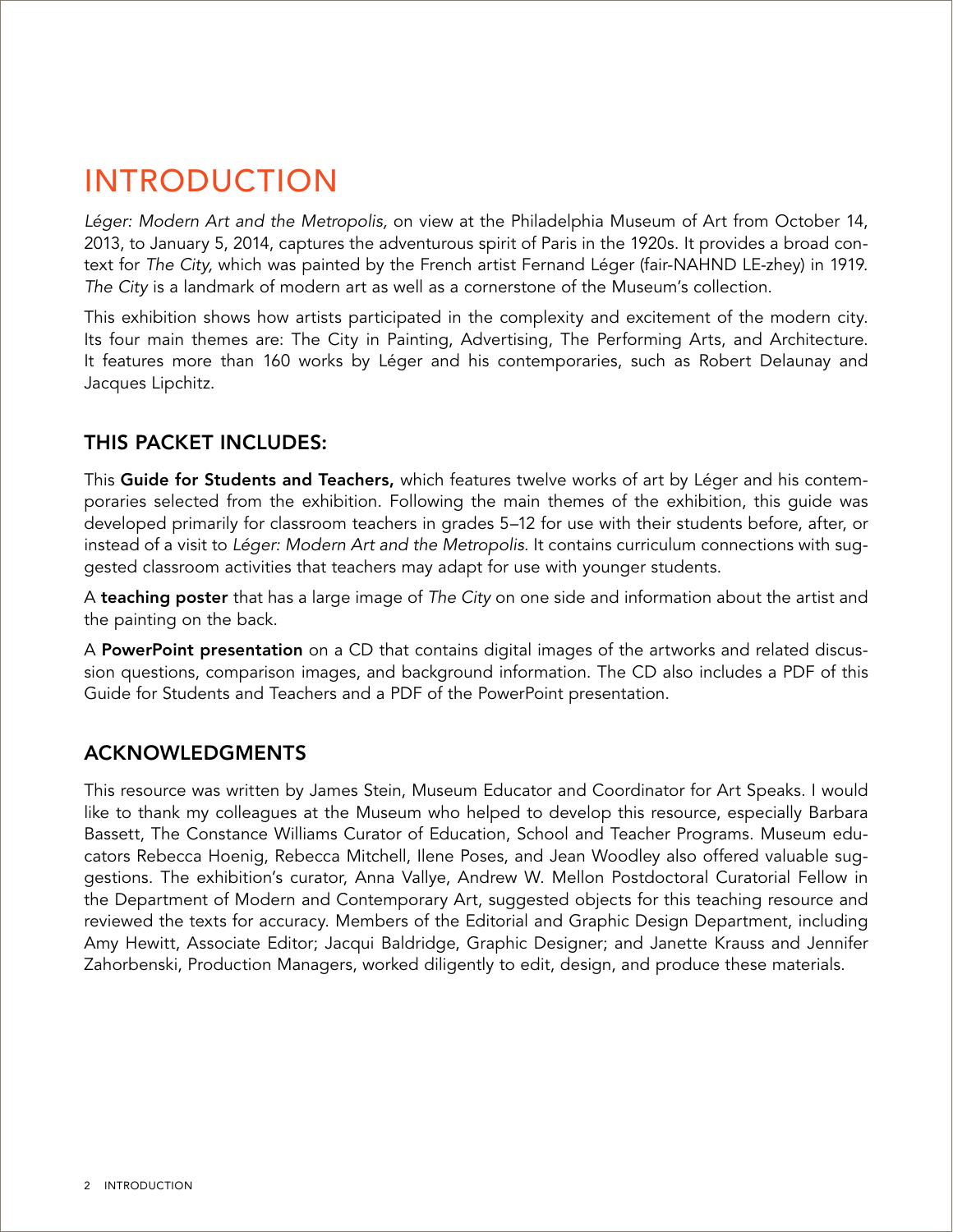# Connections to Educational Standards

Both national and Pennsylvania educational standards served as guidelines throughout the development of this teaching resource and helped determine the suggested classroom activities. In particular, the activities align with the following Common Core State Standards (see www.corestandards.org):

### COLLEGE AND CAREER READINESS ANCHOR STANDARD FOR READING

Standard 7: Integrate and evaluate content presented in diverse media and formats, including visually and quantitatively, as well as in words.

#### COLLEGE AND CAREER READINESS ANCHOR STANDARDS FOR WRITING

Standard 1: Write arguments to support claims in an analysis of substantive topics or texts, using valid reasoning and relevant and sufficient evidence.

Standard 2: Write informative/explanatory texts to examine and convey complex ideas and information clearly and accurately through the effective selection, organization, and analysis of content.

Standard 3: Write narratives to develop real or imagined experiences or events using effective techniques, well-chosen details, and well-structured event sequences.

Standard 10: Write routinely over extended time frames (time for research, reflection, and revision) and shorter time frames (a single sitting or a day or two) for a range of tasks, purposes, and audiences.

#### COLLEGE AND CAREER READINESS ANCHOR STANDARDS FOR SPEAKING AND LISTENING

Standard 1: Prepare for and participate effectively in a range of conversations and collaborations with diverse partners, building on others' ideas and expressing their own clearly and persuasively.

Standard 2: Integrate and evaluate information presented in diverse media and formats, including visually, quantitatively, and orally.

Standard 4: Present information, findings, and supporting evidence such that listeners can follow the line of reasoning and the organization, development, and style are appropriate to task, purpose, and audience.

#### NATIONAL STANDARDS FOR ARTS EDUCATION

The activities also align with the following National Standards for Arts Education (see www.arteducators.org):

Standard 2: Using knowledge of structures and functions. (Students know the differences among visual characteristics and purposes of art in order to convey ideas, and describe how different expressive features and organizational principles cause different responses.)

**Standard 3:** Choosing and evaluating a range of subject matter, symbols, and ideas.

Standard 4: Understanding the visual arts in relation to history and cultures.

**Standard 6:** Making connections between visual arts and other disciplines.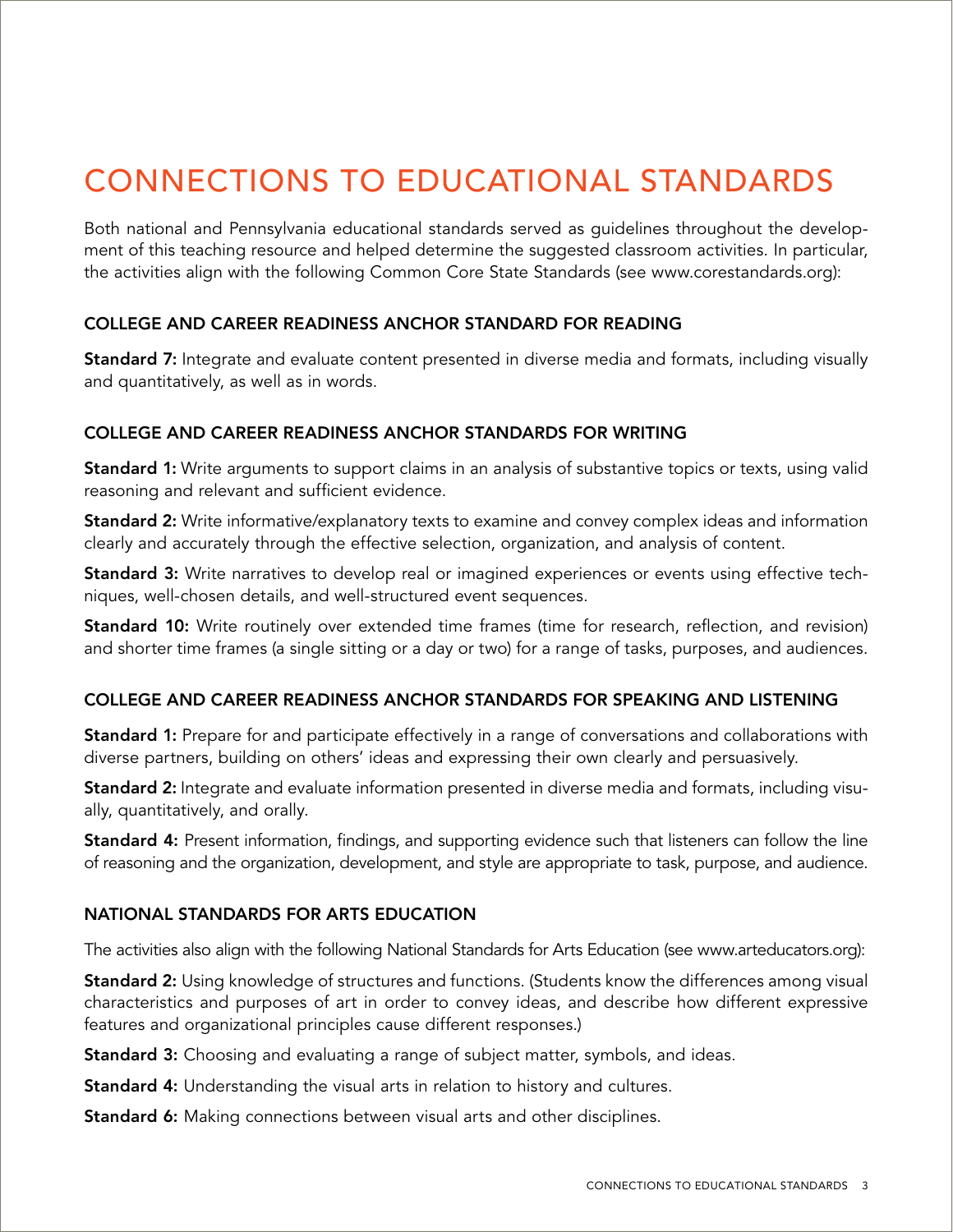# TIMELINE: FERNAND LÉGER

| 1881    | Born in Argentan in northwestern France                                                                                                                                                           |
|---------|---------------------------------------------------------------------------------------------------------------------------------------------------------------------------------------------------|
| 1897-99 | Serves as apprentice to an architect in Caen, France                                                                                                                                              |
| 1900    | Moves to Paris and works as architectural draftsman                                                                                                                                               |
| 1909    | Takes a studio at La Ruche (French for "the beehive"), an art-studio complex in Paris, where he<br>befriends artists such as Robert Delaunay and Jacques Lipchitz, and the writer Blaise Cendrars |
| 1911    | Moves to a studio in another part of Paris, where he paints Smoke over Rooftops (page 6)                                                                                                          |
| 1914-18 | Serves in World War I                                                                                                                                                                             |
| 1919    | Paints The City (page 8)                                                                                                                                                                          |
| 1919    | Illustrates La fin du monde (The End of the World), a book written by Blaise Cendrars<br>(page 12)                                                                                                |
| 1921-22 | Designs stage curtain, sets, and costumes for Skating Rink, a production by Ballet Suédois<br>(page 14)                                                                                           |
| 1923    | Designs sets and costumes for Creation of the World for Ballet Suédois                                                                                                                            |
| 1923    | Paints The Large Tugboat (page 19)                                                                                                                                                                |
| 1923-24 | Collaborates with other artists to produce his only film, Ballet mécanique (Mechanical Ballet)<br>(page 11)                                                                                       |
| 1924    | Visits several cities in Italy, including Venice, with his art dealer; paints Animated Landscape<br>(page 17) after returning to France                                                           |
| 1924    | Starts an art school in Paris                                                                                                                                                                     |
| 1931    | Makes first trip to the United States                                                                                                                                                             |
| 1935    | Makes second trip to the United States                                                                                                                                                            |
| 1938-39 | Makes third trip to the United States; creates studies for cinematic mural to be installed<br>in the lobby of Radio City Music Hall in Midtown Manhattan (page 20)                                |
| 1940-45 | Lives in New York City during World War II                                                                                                                                                        |
| 1945-55 | Works and resides in France                                                                                                                                                                       |
| 1955    | Dies in Gif-sur-Yvette, France                                                                                                                                                                    |
| 1960    | Musée National Fernand Léger opens in Biot, France                                                                                                                                                |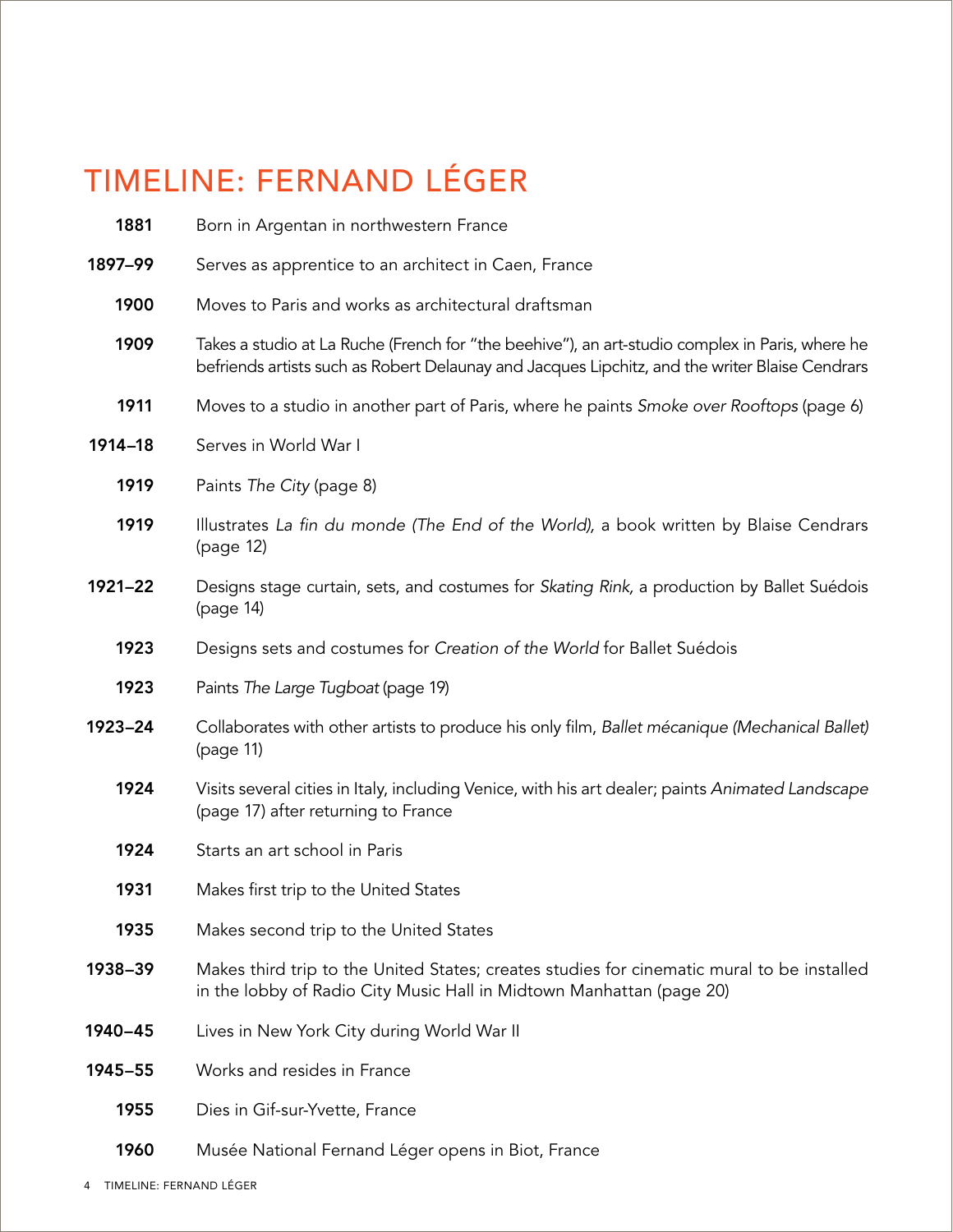# theme 1: THE CITY IN PAINTING



View from the top floor of 13, rue de l'Ancienne Comédié, summer 1972, 1972, by Christopher Green

This section shows how Fernand Léger and his friend Robert Delaunay (deh-low-NAY) depicted urban scenes before Léger painted The City in 1919.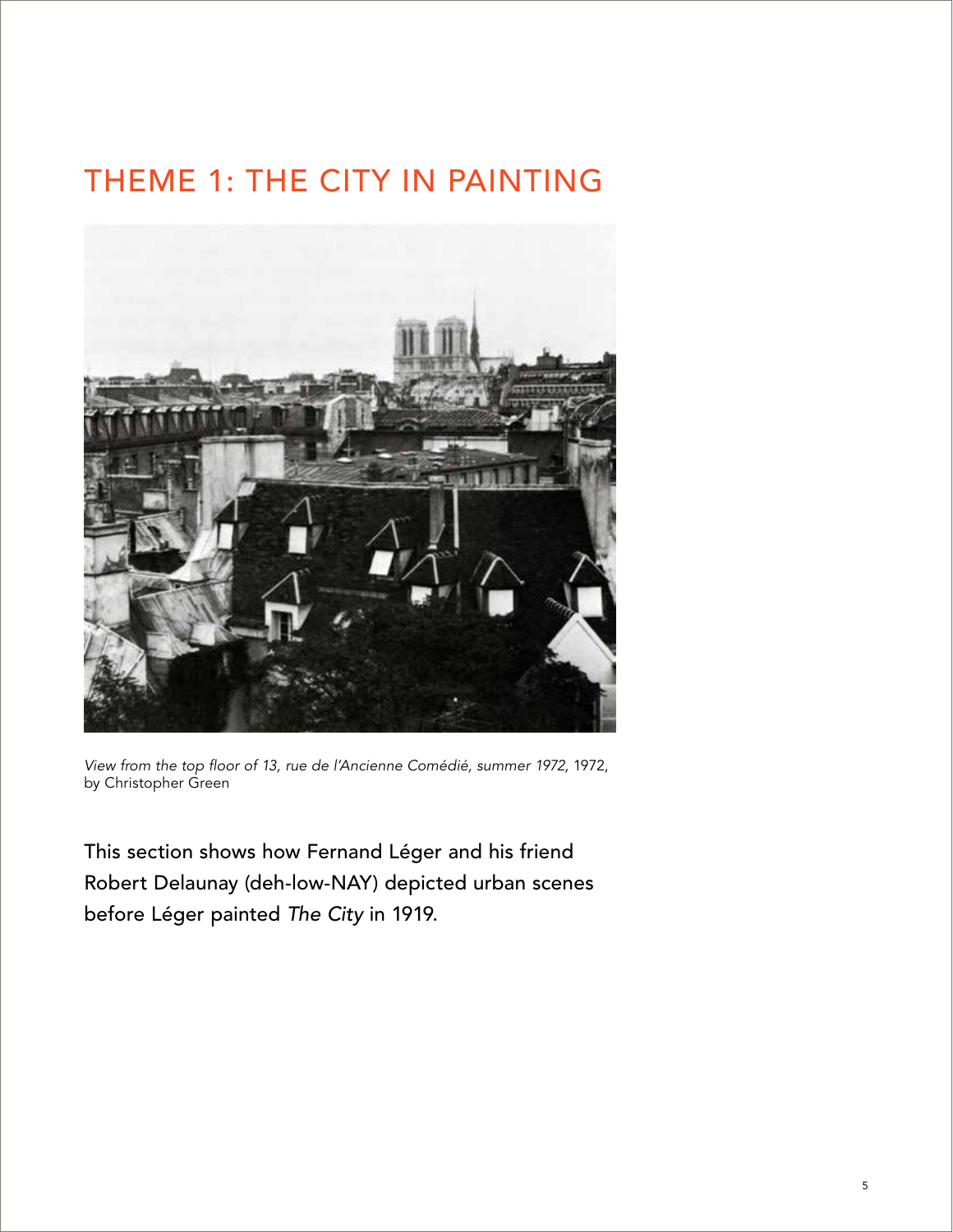

# About this Painting

Léger based this painting on the view he could see from his studio on the top floor of a building in Paris. Using warm gray and brown tones, he depicted nearby row houses on narrow streets leading up to the distant towers of Notre-Dame Cathedral in the upper right. The photograph on page 5, taken in 1972, shows that the cityscape has changed little since Léger's time.

This is one of several paintings of smoke over rooftops that Léger made between 1910 and 1912. He wrote that the contrast between the free-form, shifting shapes of smoke and the hard-edged outlines of the buildings enlivened these compositions:

Contrast = dissonance, and hence a maximum expressive effect. I will take as an example a commonplace subject: the visual effect of curled and round puffs of smoke rising between houses. . . . Concentrate your curves with the greatest possible variety without breaking up their mass; frame them by means of the hard, dry relationship of the surfaces of the houses, dead surfaces that will acquire movement by being colored in contrast to the central mass and being opposed by live forms; you will obtain a maximum effect.

Even at this early stage of his career, before he adopted the bright colors and vivid contrasts of The City (1919)—the centerpiece of this exhibition—Léger's paintings of his Parisian neighborhood show his fascination with the city as an artistic subject.

Fernand Léger French, 1881–1955 Smoke over Rooftops 1911 Oil on canvas

## let's look

- What geometric shapes can you find? What do you think they might be?
- Where do you see contrasts, such as warm and cool colors? Curved and straight lines?

Private Collection © 2013 Artists Rights Society (ARS), New York/ADAGP, Paris. Photography: Todd-White, London. ON PREVIOUS PAGE: From *Léger and the Avant-Garde* by Christopher Green (New Haven and London: Yale University Press, 1976), 29.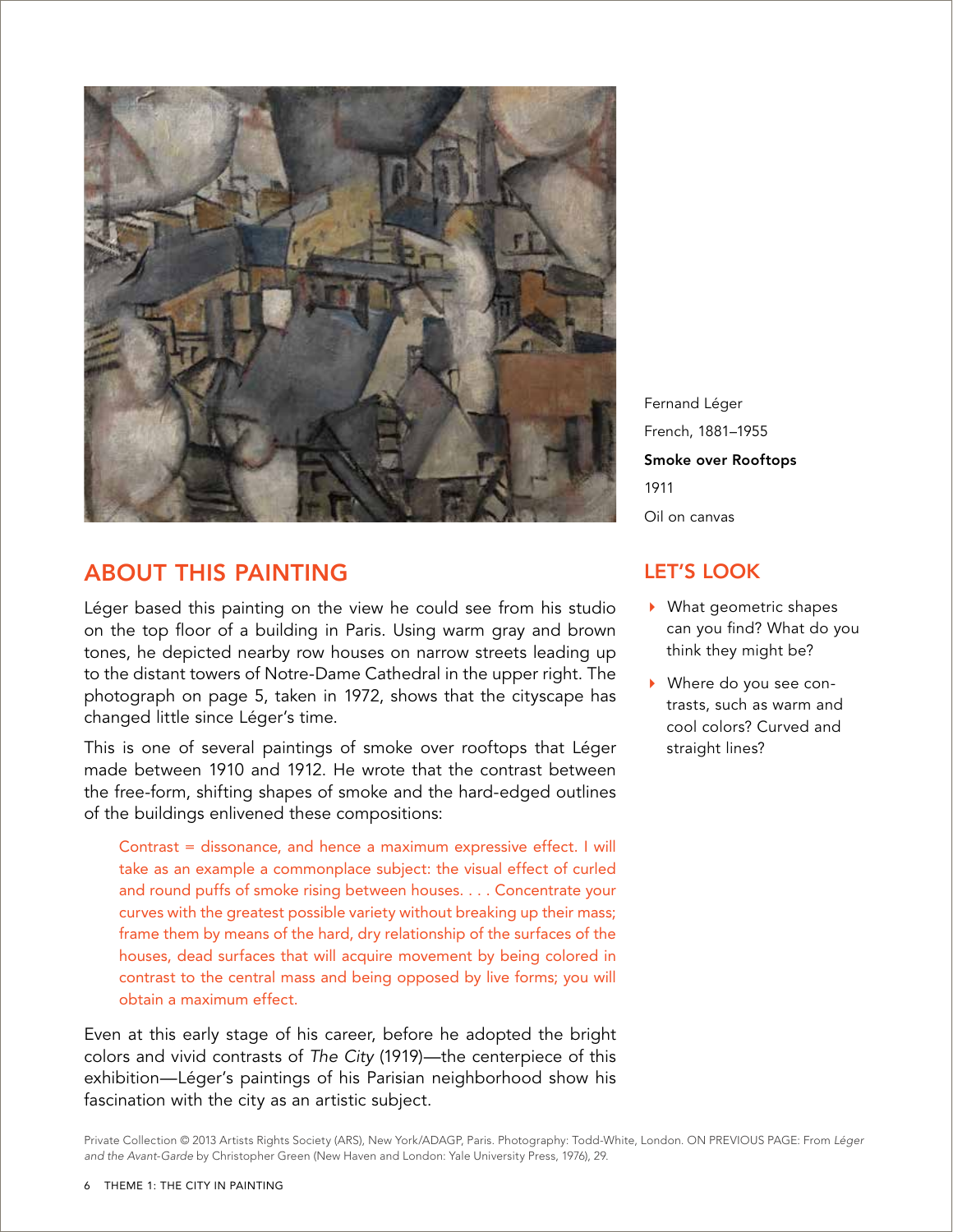

## About this Painting

A kaleidoscope of colors dazzle the eye, as if we're looking at sunlight through a prism. Robert Delaunay used rich shades of blue and magenta, as well as splashes of yellow and green, to create this threepart view through a window. This is one of a series of "windows" paintings Delaunay made between 1912 and 1914 in which he investigated ways to depict sunlight in abstract works.

Although at first glance nothing seems solid, one shape reappears in each of the three sections of this painting: the Eiffel Tower. Look for its tall spire above a triangular base. Delaunay loved this symbol of modern Paris and painted it throughout his career.

Léger and Delaunay, who lived near each other in 1911–12, were artistic colleagues and friends. Delaunay shared with the Impressionist artists of the late nineteenth century an interest in light. While the earlier artists sought to render fleeting effects of sunlight on a landscape, Delaunay tried to capture light itself as his subject.

Delaunay's experiments in the use of color interested Léger, but the two had artistic differences. As Léger said of his friend:

Delaunay continued in the wake of the Impressionists by placing two complementary colors, red and green, side by side. I aimed at obtaining tints that isolated themselves, a very red red, a very blue blue. . . . So Delaunay tended to nuances, while I sought the total emancipation of color and volume, namely contrast.

## let's look

- ▶ Describe the colors and shapes you see. Which ones are repeated?
- ▶ One of Delaunay's goals was to paint sunlight. Where do you see rays of light in this painting?

Robert Delaunay French, 1885–1941 Three-Part Windows 1912 Oil on canvas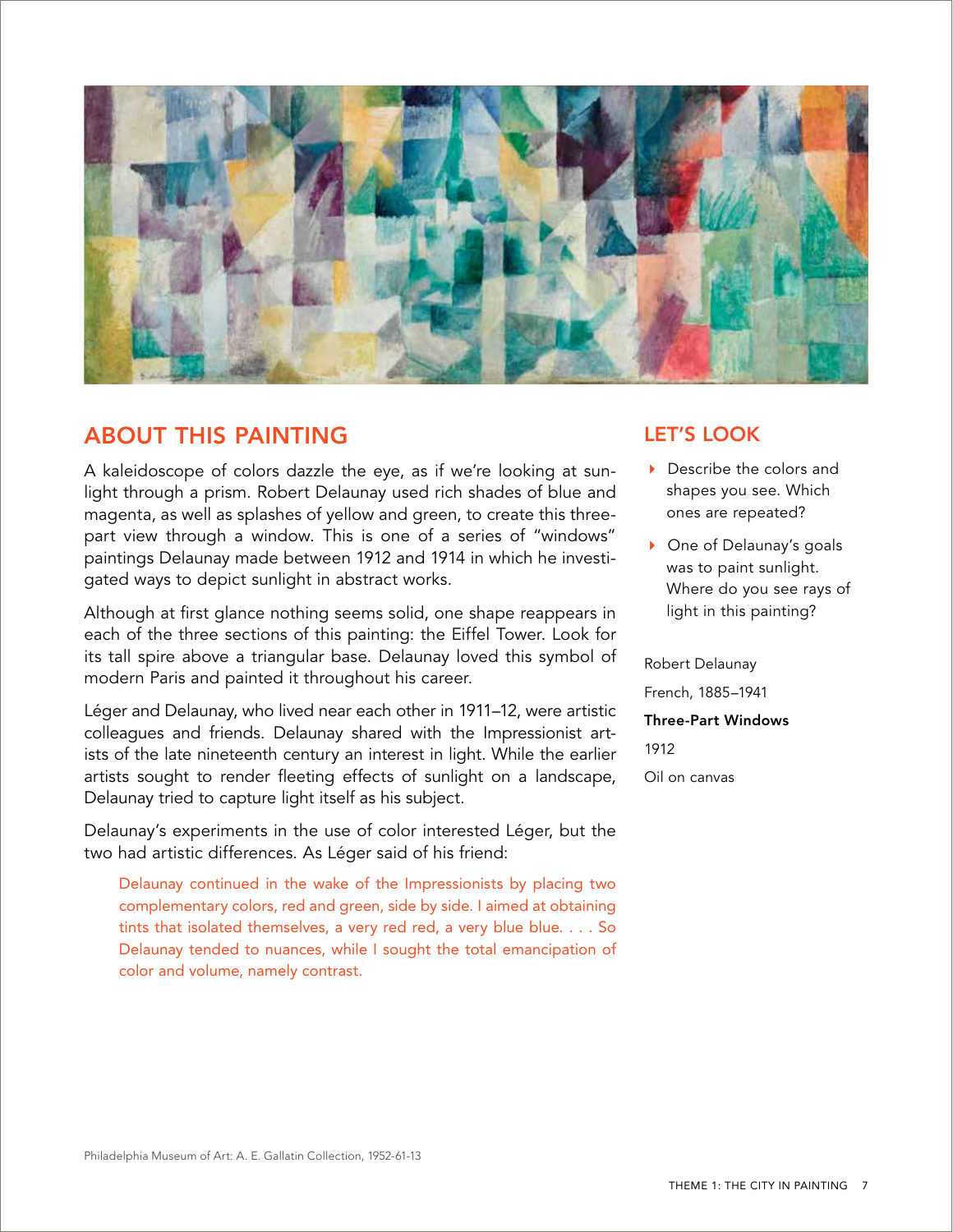

Fernand Léger French, 1881–1955 The City 1919 Oil on canvas

## About this Painting

Léger was inspired by the modern city and celebrated its vitality in his art. He filled his painting The City with geometric shapes and patterns that remind us of lights, shopwindows, street signs, buildings, scaffolding, and other city sights. Unlike a traditional landscape painting in which space recedes into the background, many shapes and colors push toward the foreground.

Léger described modern urban life as "more fragmented and faster moving than life in previous eras." He captured this exciting, fast-paced movement with striking colors, eye-catching patterns, and overlapping shapes that compete for our attention. Our eyes jump from one place to the next as if moving through busy city streets. With so many interesting things to see, we seem to catch only glimpses of each.

Living in the vibrant city of Paris, Léger admired the bold text and graphics on billboards and posters, and was fascinated by the power of train engines and airplane propellers. He also enjoyed movies, then a relatively new form of popular entertainment, and appreciated the way that film quickly moves from one scene to the next. All of these sources of inspiration are reflected in The City, such as in the white letters (including Léger's initials), flat colors, mechanical people, and its cinematic quality. The painting's size—more than seven feet tall and almost ten feet wide—is also similar to a billboard or movie screen, encouraging viewers to feel as though they can easily enter this lively and colorful city.

### let's look

- Describe the shapes, patterns, and colors you see. What do they remind you of?
- What letters can you find? Why might they be there?
- How does this painting's title relate to what you see?
- What do you think the artist is saying about the experience of being in the city?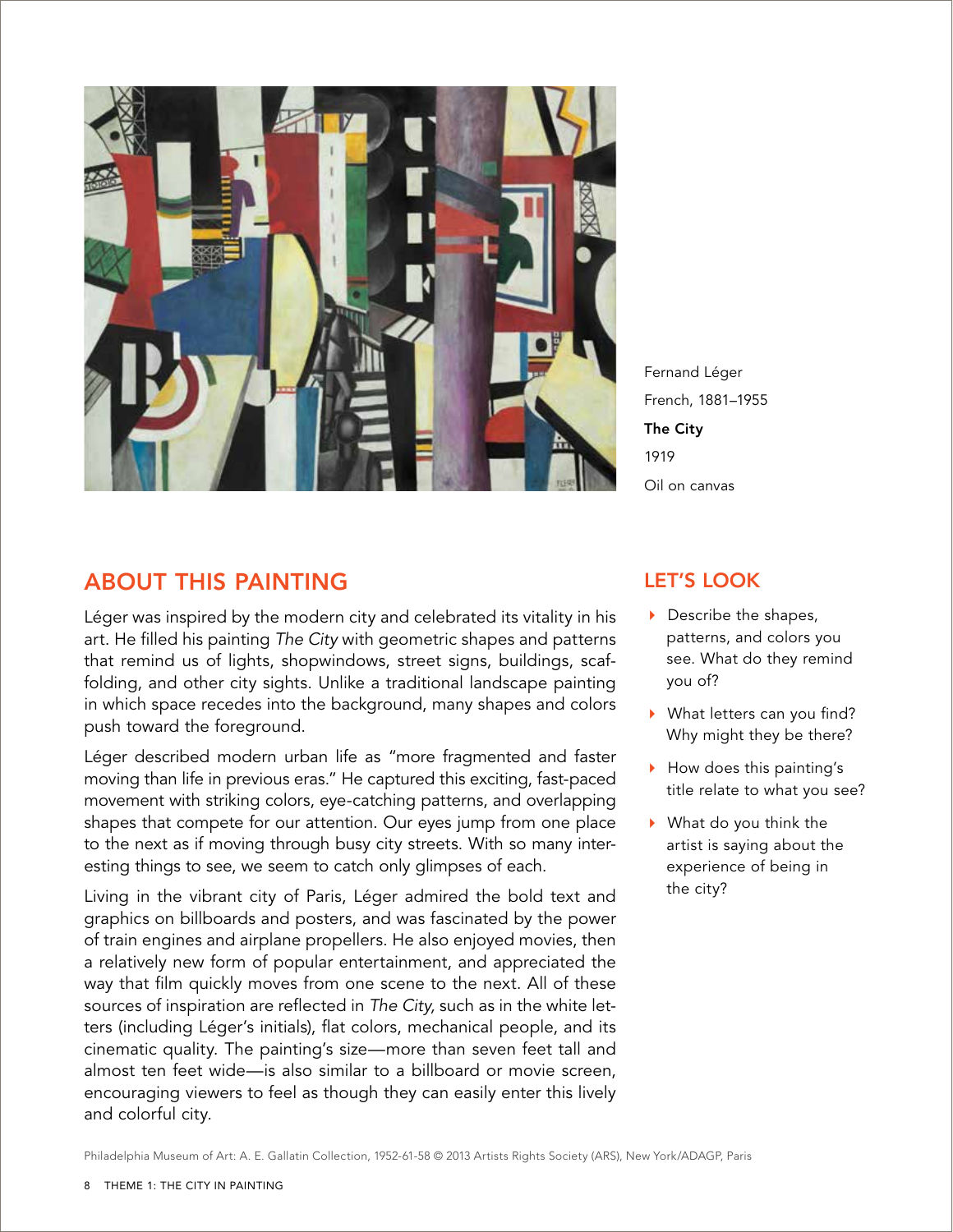# THEME 2: ADVERTISING



The Instransigent, 1925, by Cassandre

This section includes an advertisement by Cassandre as well as two works by Fernand Léger that show the influence of advertising: a film he directed and a book he illustrated.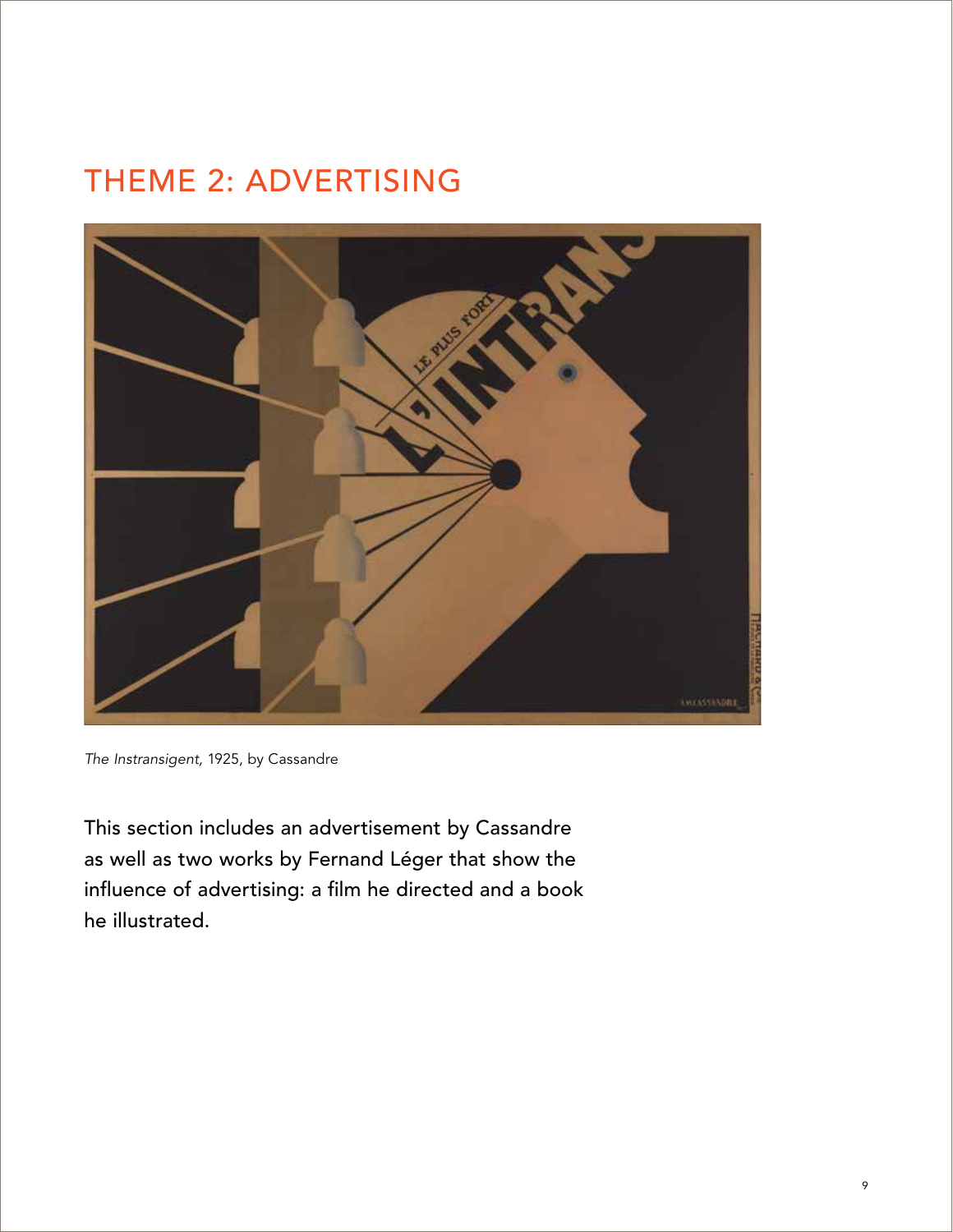

# About this poster

Léger recognized that artists who created advertisements were "the first to draw lessons from" his 1919 painting, The City. Compare this advertisement by Cassandre to Léger's painting: both artists used bold capital letters, clearly defined geometric shapes, strong contrasts, and a vertical pole that bisects the composition.

Cassandre designed this poster for the delivery trucks of a Parisian newspaper called The Intransigent (L'Intransigeant), here shortened to "L'Intrans." L'Intransigeant means "the intransigent (or uncompromising) one," and refers to the paper's strong commitment to its principles. The artist's goals were to grab the viewer's attention and promote the brand's name.

The graphic punch of Cassandre's radically simple image still captivates us today. Seven telegraph wires converge on a shouting figure's ear. The message? The Intransigent delivers the latest news! The artist masterfully integrated text and image, placing words at the heart of his poster design. He commented:

The word commands the viewer's attention: it conditions and quickens the entire scene of the poster. Only the word—the word around which the graphic elements are organized—has the power to give the poster its meaning, its unity.

Cassandre knew he had to tell a product's story quickly in terms that everyone could understand: "Designing a poster . . . means communicating with the masses in a language that can be instantly understood by the common man . . . . It means telling the crowd a story," he said.

Cassandre French (born Russia), 1901–1968 The Intransigent 1925 Color lithograph

# let's look

- How does Cassandre use lines and shapes to direct your eye?
- Do you think this figure is shouting or whispering? How can you tell?
- Advertisements try to grab your attention and promote the brand's name. How does Cassandre do that here?

Philadelphia Museum of Art: A. E. Gallatin Collection, 1949-88-2 © Roland Mouron. Estate of A. M. Cassandre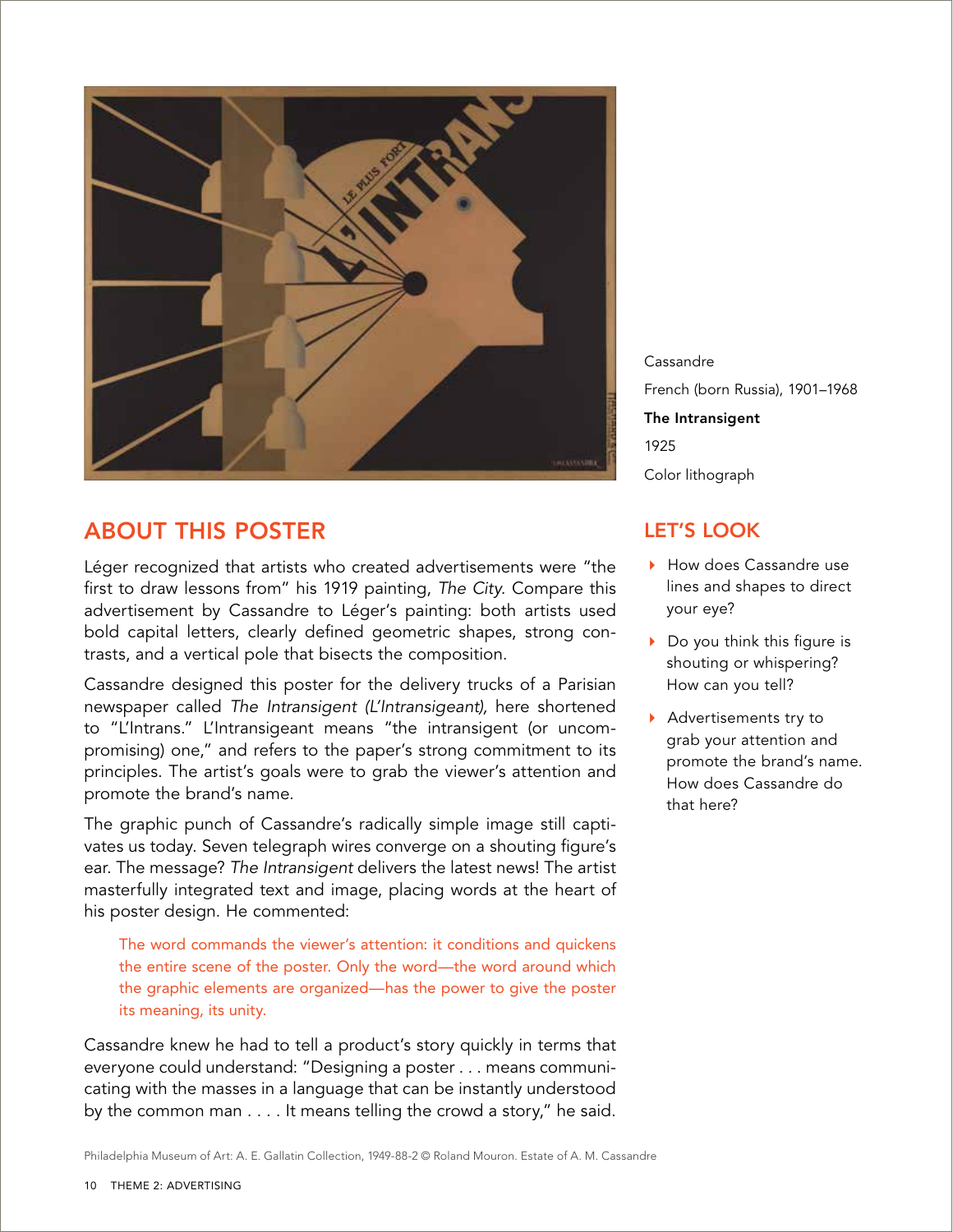

# About this film

When Léger made his only film, Ballet mécanique (may-cah-neek), or Mechanical Ballet (1923–24), movies usually told a dramatic story. The artist said that this film, which has no story line or script, was an experiment in "the interactions of moving images."

The quickly changing scenes in Ballet mécanique include close-ups of a smiling mouth, a woman carrying a basket of laundry up a staircase, and mass-produced objects such as kitchen utensils. Léger wrote that he intended to make a visually interesting film using "a mechanical element, of rhythmic repetitions copied from certain objects of a commonplace nature and 'artistic' in the least possible degree." The title comes from Léger's carefully planned sequences of moving images, suggesting a rhythmic ballet of mechanical objects.

American composer George Antheil created a radical musical accompaniment for the film that was not scored for human performers but for sixteen player pianos, three airplane propellers, a siren, and seven electric bells. Although Léger loved the music, it could not be synchronized with the film footage at the time. An excerpt that was synchronized in 1999 can be played on the enclosed CD.

Fernand Léger French, 1881–1955

Dudley Murphy American, 1897–1968

Ballet mécanique (Mechanical Ballet)

1923–24

35 mm black-and-white film, silent

12 minutes

Restored with color tints by Bruce Posner, 2001 and 2005, and George Antheil's 1924 music score adapted and arranged for performance by Paul D. Lehrman, 1999. Film and music © 2005 Anthology Film Archives. Music score © Estate of George Antheil/G. Schirmers Music Publishers. Sound recording © 1999 Paul D. Lehrman. All rights reserved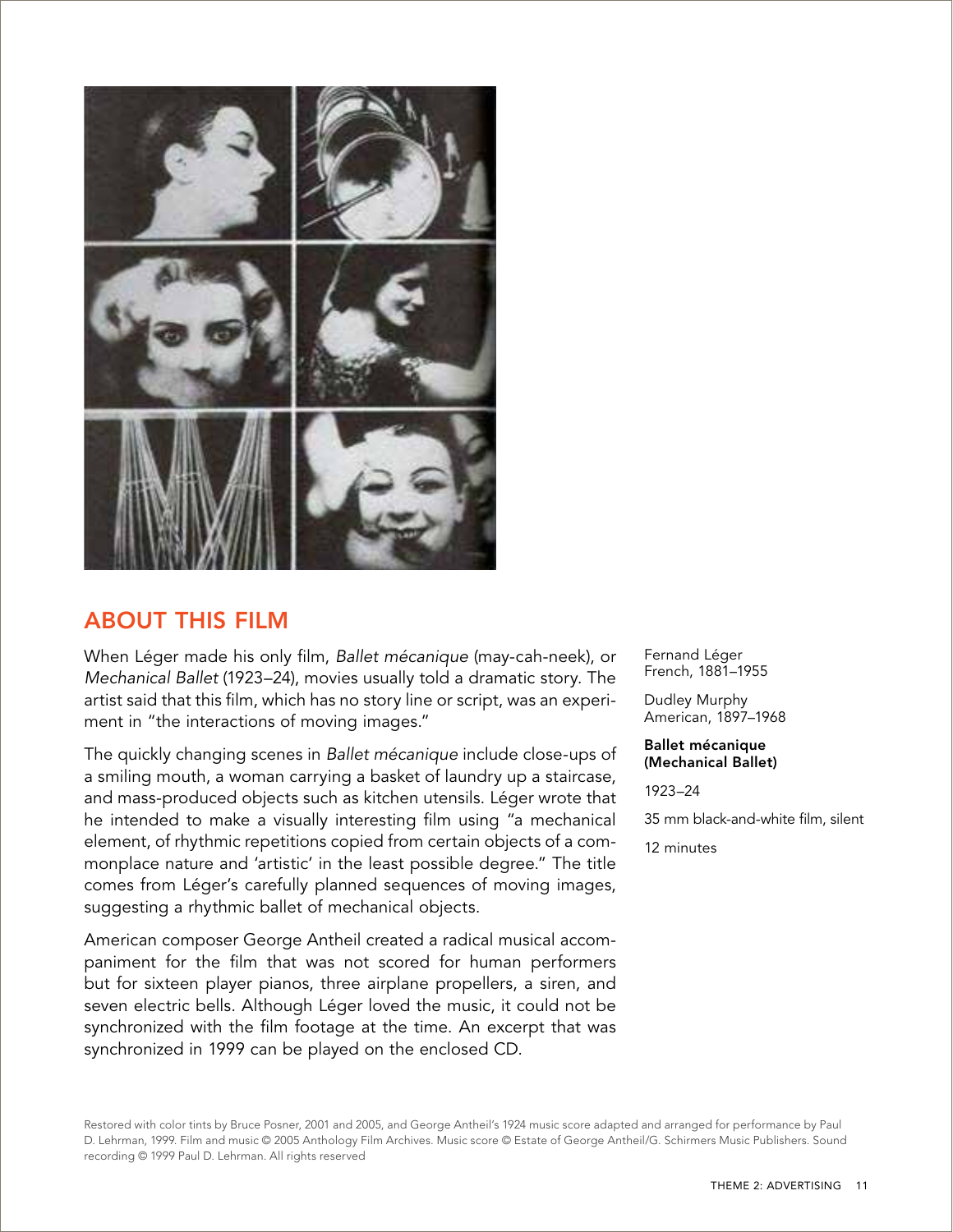

## About this book

Léger expanded his artistic repertoire beyond painting by collaborating with other artists on many types of projects. He illustrated his friend Blaise Cendrars's 1919 book La fin du monde (The End of the World). Cendrars (sahn-DRAR) intended his text to be a screenplay, but when it was not produced as a movie he published it as a book with twenty-two illustrations by Léger. The story is a fantasy about the end of the world as filmed by a stone sculpture of an angel atop Notre-Dame Cathedral in Paris.

Léger kept up with the latest innovations in graphic design, which can be seen in his use of many different typefaces to remind viewers of advertising. In his illustrations for The End of the World, he incorporated stenciled text alongside flat blocks of color to mimic commercial signs. For example, the red letters in this image saying "English Spoken" recall signs in Parisian shopwindows. Throughout Cendrars's book Léger used boldly colored block letters, numbers, advertising slogans, and quotations that evoke the chaos of city life. When seen in sequence as the pages of the book are turned, his dynamic illustrations bring to mind the moving images of a film.

### let's look

- ▶ What do you notice first? What else can you find?
- How many sizes and colors of type do you see?

#### Fernand Léger

French, 1881–1955

## La fin du monde (The End of the World)

1919

Book with illustrations (color stencil prints)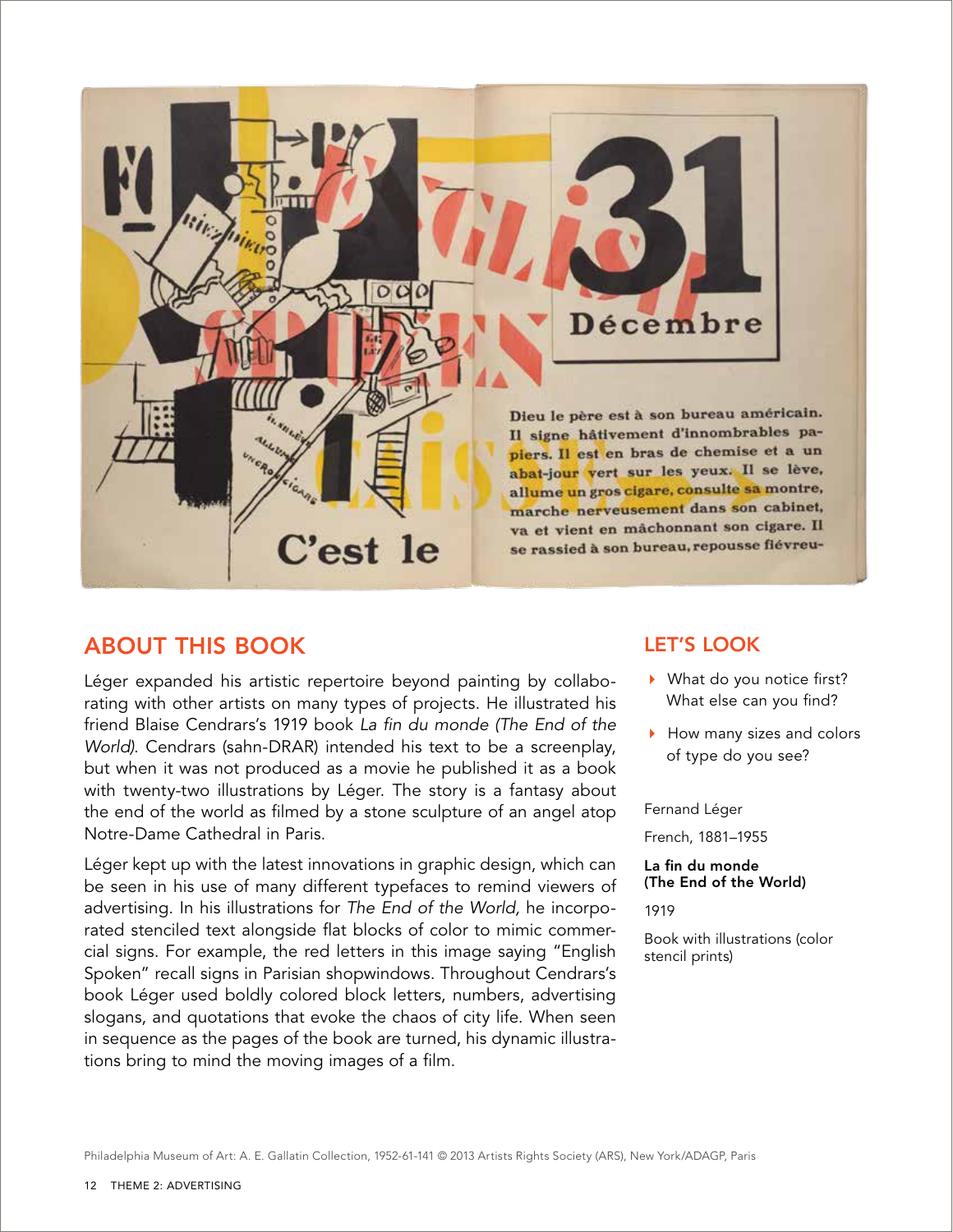# theme 3: performing arts



A 1922 performance of Skating Rink in Paris. Photograph from a 1923 review that appeared in the journal L'Esprit Nouveau.

Fernand Léger designed sets and costumes for two ballets: Skating Rink (1921–22) and Creation of the World (1923). This section features one of his designs for Skating Rink as well as marionettes that his colleague Alexandra Exter created for a film.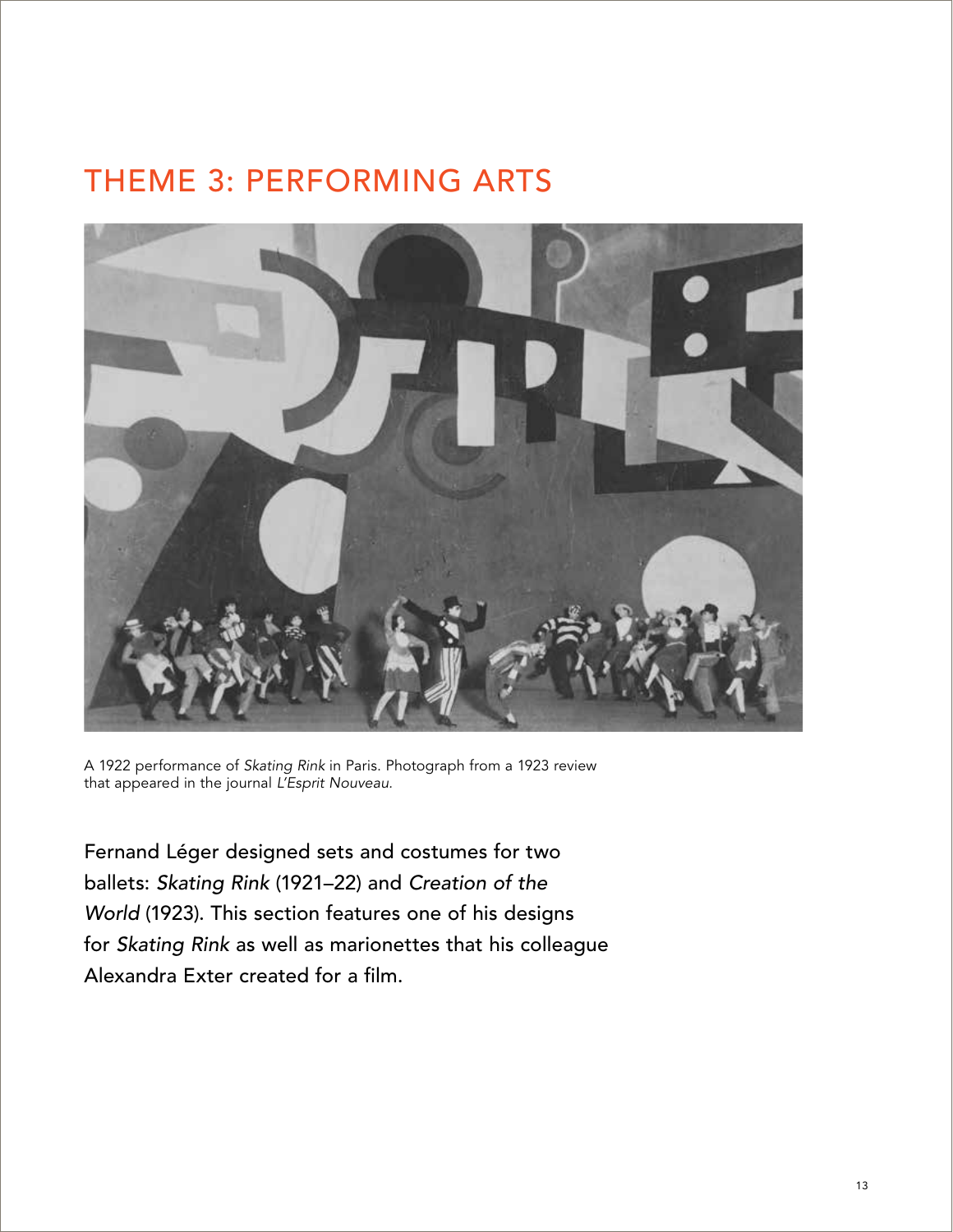

# About this artwork

Throughout the 1920s, Léger eagerly experimented in a wide range of artistic media. He was especially interested in the performing arts, and designed sets and costumes for two ballets for the Ballets Suédois (sway-DWAH): Skating Rink (1921–22) and Creation of the World (1923).

Léger created this watercolor sketch as his design for Skating Rink's stage curtain. Audiences would see the curtain closed across the stage as they entered the theater, offering them a preview of the ballet. In this playful image, large-eyed faces peek out from behind colorful geometric shapes, while carefully posed feet on diagonal lines near the bottom suggest that these figures are dancers on a stage. As shown in this sketch, the costumed dancers (Léger called them "moving scenery") would bring the painted scenery to life, combining moving pieces with his set design to create an animated, abstract composition.

Skating Rink was inspired by the films of Charlie Chaplin, who was a great comedian and one of the most important directors of the silent movie era. In the ballet, a young man called the Poet longs for a girl he sees at a public skating rink. The girl returns his interest but a bully, called the Madman, scares the Poet away and wins the girl. Devastated, the Poet disappears into the crowd. Léger enjoyed Chaplin's films and other forms of popular entertainment such as skating rinks, which brought together people of different social classes.

### What was the Ballets suédois?

Rolf de Maré, the founder of the Ballets Suédois (Swedish Ballet), collected paintings by many modern artists. De Maré and Jean Börlin, the company's principal male dancer and choreographer, shared a vision of dance as a way to bring paintings to life. Although the Ballets Suédois was called a dance company, its productions were multimedia events, "a harmony of song, speech, dance, costumes, scenery, music," as Börlin phrased it.

De Maré and Börlin were Swedish, as were many of the company's dancers. De Maré based his company in Paris, because he thought that audiences there would be more receptive to his avant-garde productions than the conservative Swedish public.

# let's look

- ▶ What patterns and geometric shapes do you see?
- How many dancers can you find?
- $\triangleright$  Based on this drawing, what do you think the ballet would be like?

Fernand Léger

French, 1881–1955

Scenic Design for Skating Rink

1921

Watercolor, gouache, graphite, and ink on paper

Dansmuseet, Museum Rolf de Maré, Stockholm © 2013 Artists Rights Society (ARS), New York/ADAGP, Paris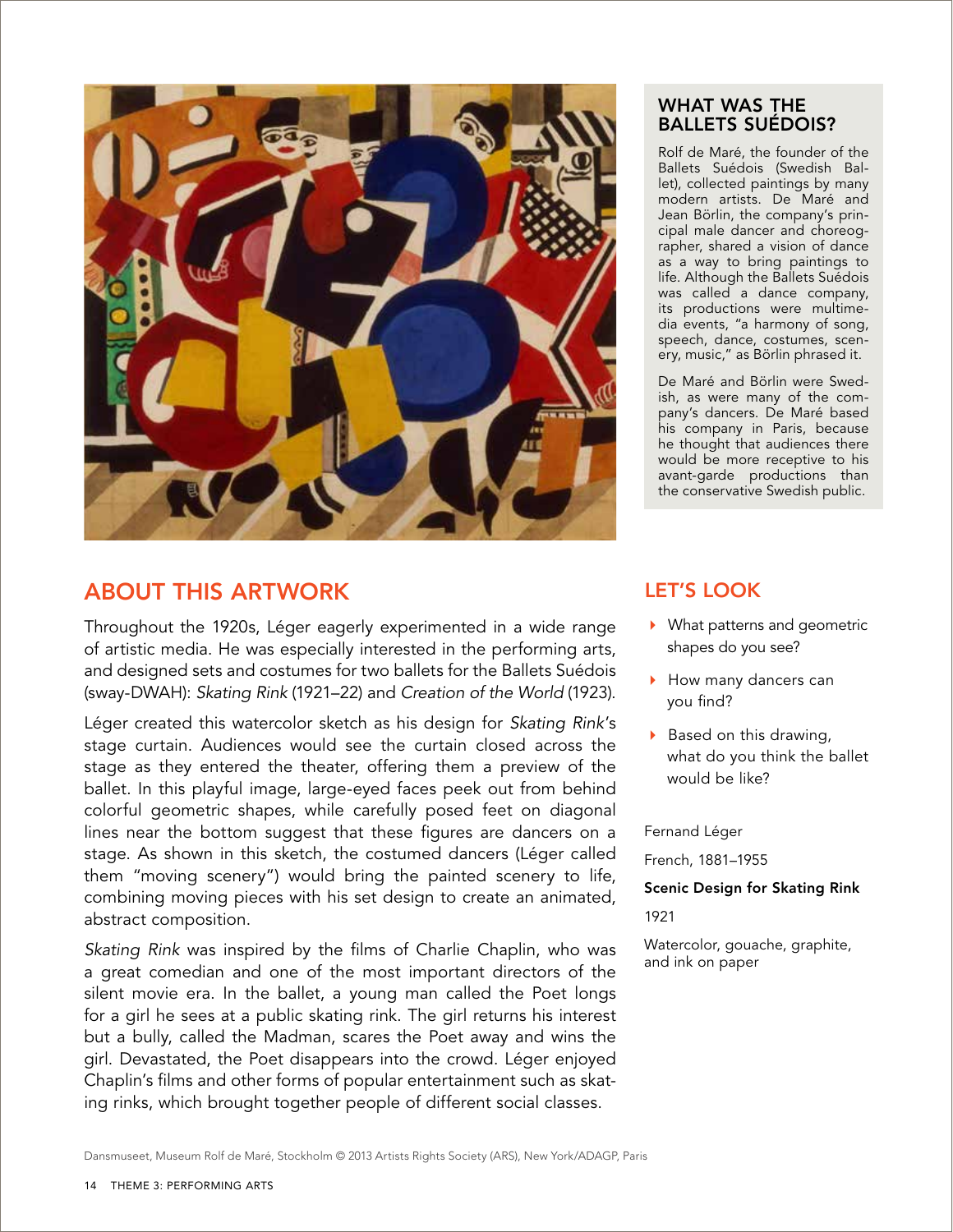

# About these puppets

In 1924 Léger and other artists started an art school in Paris. Alexandra Exter, an artist who taught theater design at the school, created these marionettes for an unrealized animated film. The puppets, whose actions could be controlled by someone pulling their strings, were intended to be actors in the film.

Like Léger, Exter was a painter who experimented in a wide range of artistic media. Both artists created abstract, geometrical set designs and costumes for the performing arts—Léger focused primarily on dance, while Exter worked on modern theatrical productions in both Russia and Paris. At a time when few women played a professional role in the arts, Alexandra Exter pursued a career in the world of stage design and also worked as a fashion designer. These lively marionettes reflect her accomplishments in both of these fields.

## let's look

- ▶ What do the costumes tell us about these figures?
- If you made up a story using these three characters, what would happen?

#### Alexandra Exter

Russian (born Ukraine), 1882–1949

Lady in Red

Harlequin

#### Policeman

1926

Painted wood, fabric, felt, metal, tin, thread, yarn, plastic, and ribbon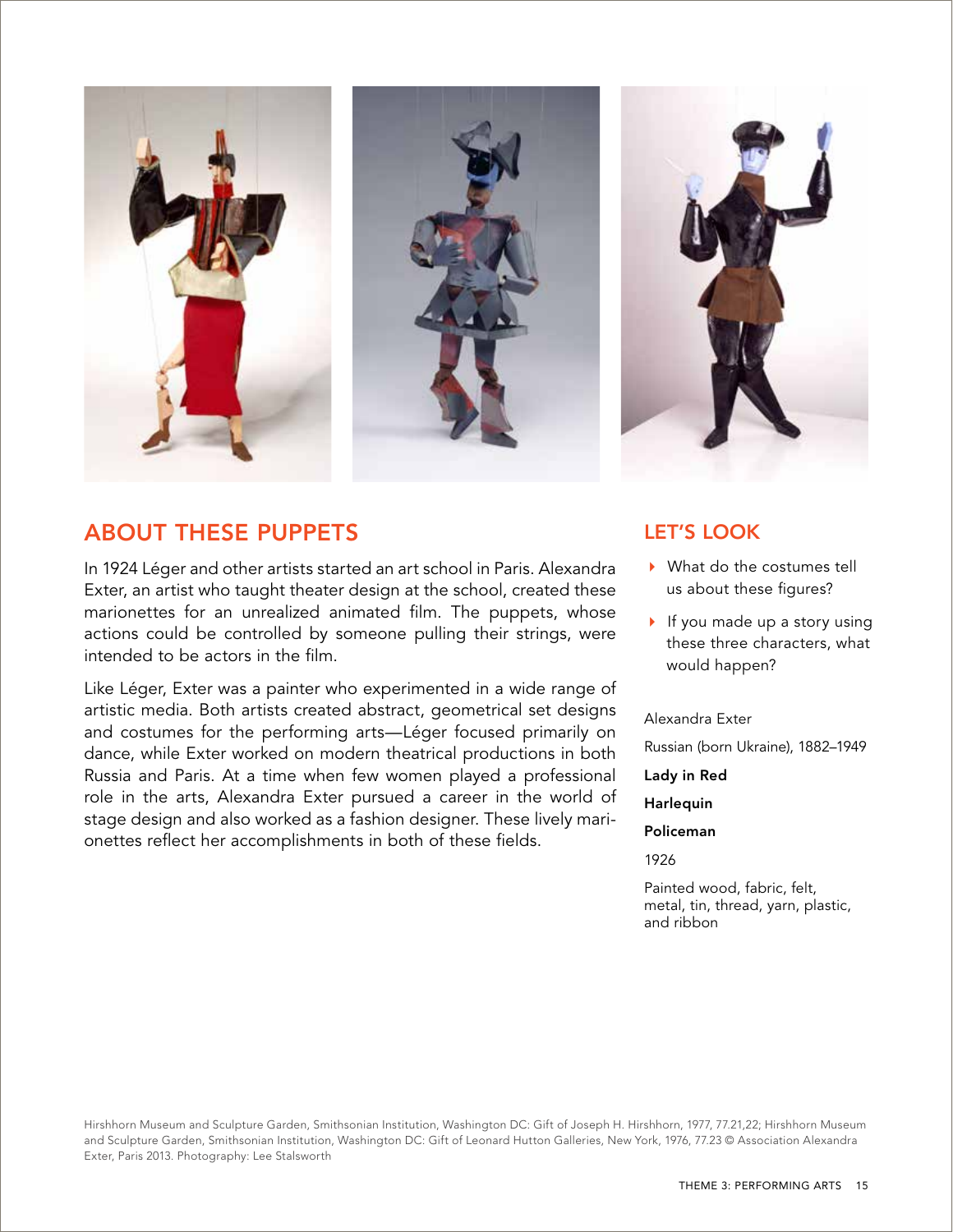# THEME 4: ARCHITECTURE



Animated Landscape, 1924, by Fernand Léger

Fernand Léger studied architecture before becoming a painter. This section includes several works showing buildings and structures that he painted after The City, as well as a sculpture made by Jacques Lipchitz, who was also interested in architecture.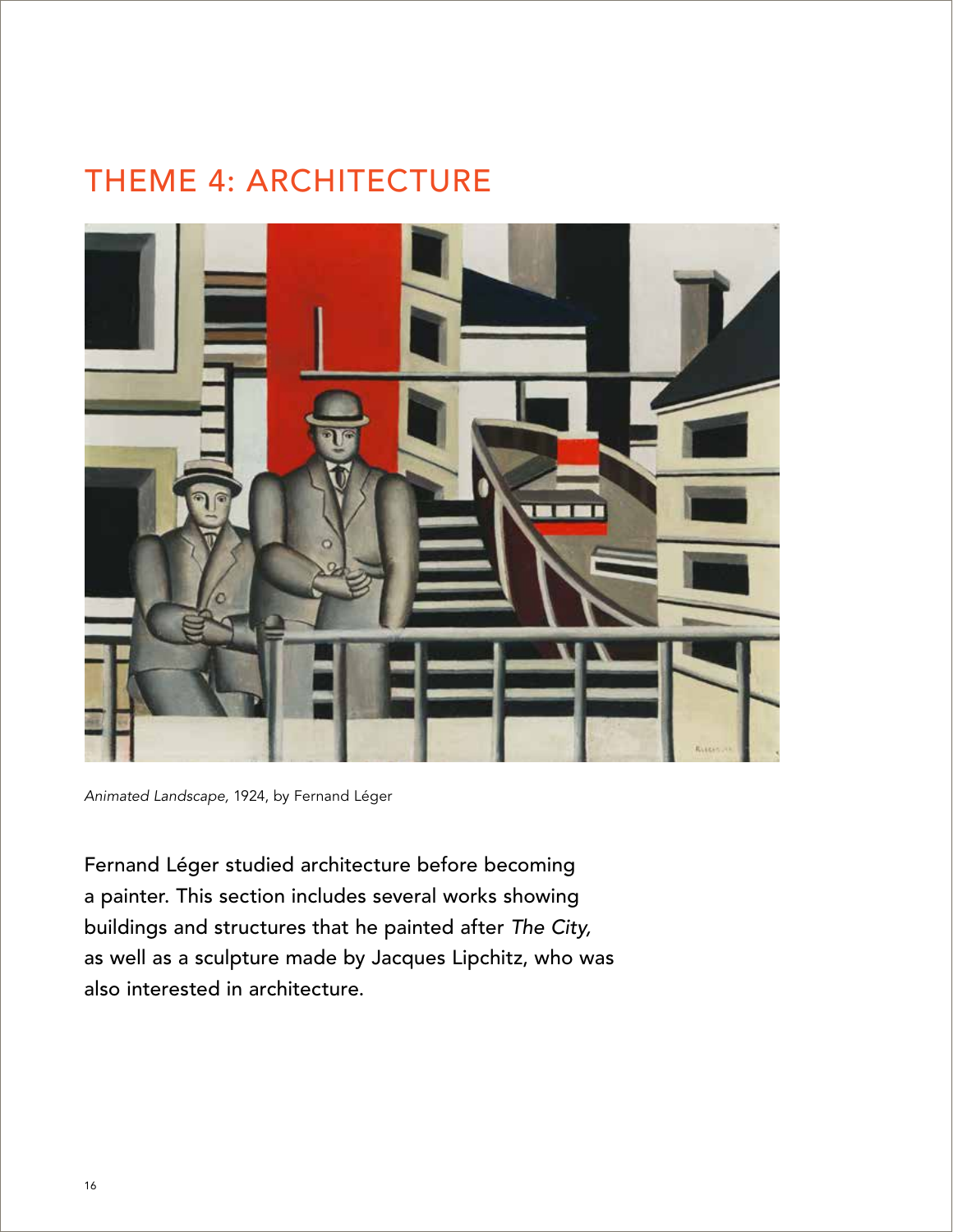

# About this painting

Léger's artistic style continued to evolve after he painted The City in 1919. In this 1924 painting, two men dressed in gray suits look at us from an abstract cityscape. The background is painted in black, white, and gray tones, with a bright red rectangle behind the standing man. We can make out the curved bow of a boat pointing toward the large red shape. The buildings, windows, and a railing are painted in precise geometric forms with sharply defined edges. While Léger painted a scene full of color in The City, here he used a relatively limited range of colors and defined the city in a grid of straight lines.

Léger painted Animated Landscape soon after returning to France from a trip to Venice, Italy, with his art dealer, Léonce Rosenberg. In this picture, Léger is the seated figure and Rosenberg is standing beside him. The boat is a reminder of Venice, where many people travel by boat along the city's canals. This is one of several paintings that Léger referred to as "animated landscapes" because the figures animate—or bring to life—the static landscape around them. These images recall his set designs for ballets because they contain figures in a stage-like setting, much like the dancers in Skating Rink (page 14), whose performance brought his painted scenery to life.

## let's look

- Which parts of the painting appear close to us? Which are farther away? How can you tell?
- $\blacktriangleright$  How does the artist make the two figures stand out?

Fernand Léger

French, 1881–1955

Animated Landscape

1924

Oil on canvas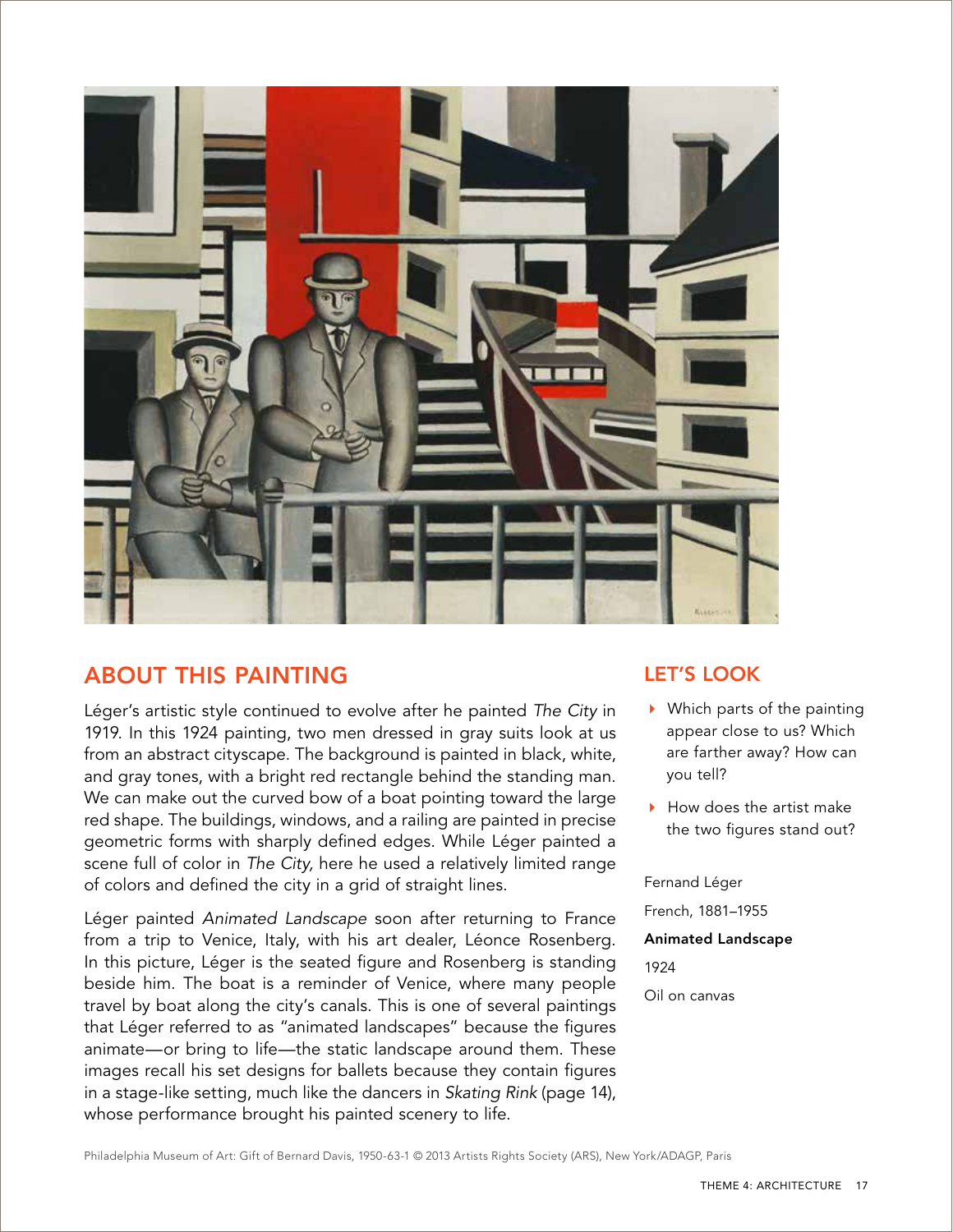

# About this sculpture

The sculptor Jacques Lipchitz met Léger in 1909 when they lived at La Ruche (French for "the beehive"), an art-studio complex in Paris. Both artists were interested in how their works interacted with architectural spaces. Lipchitz, who was born in Lithuania, said that he "frequently thought of the relationship of Cubist sculpture to architecture, remembering my father's insistence that architecture was really the mother of the arts."

Lipchitz's sculptures invite viewers to experience them in relation to the surrounding space. He said, "I want my sculpture to give the effect of seeming to turn—to impel the spectator to walk around it. In other words, it is the illusion of movement that I seek."

Often called the first Cubist sculptor, Lipchitz intended this abstract sculpture to be seen from all sides. The Bather's interlocking forms offer a variety of angles and perspectives, recalling the effect of Cubist paintings. By breaking up the sculpture into intersecting planes whose facets catch the light, he created a dynamic sense of motion:

I had to work toward Cubism in sculpture entirely on my own; and perhaps the greatest revelation that led me in this direction was the importance of light for sculpture. . . . When the forms of the sculpture are angular, when the surface is broken by deep interpenetrations and contrasts, light can work to bring out the truly sculptural qualities. —jacques lipchitz

## let's look

- Can you identify any parts of the figure's body, such as head, torso, and legs?
- ▶ What do you notice about this sculpture as you view it from different angles?

Jacques Lipchitz

American (born Lithuania), 1891–1973

#### Bather

1917

Bronze

Philadelphia Museum of Art: Bequest of Mrs. Irving R. Segal, 2006, 2003-230-1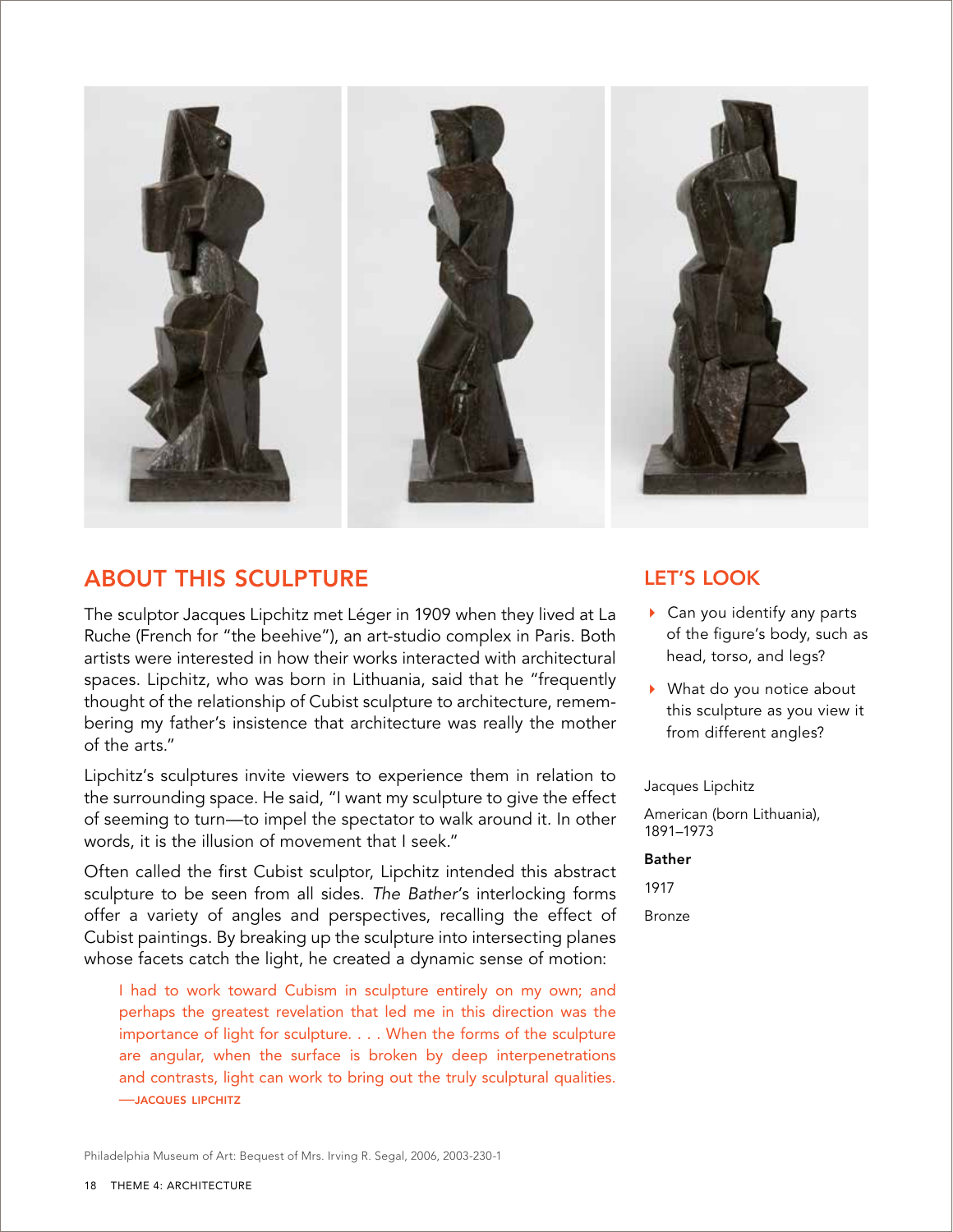

# About this painting

Léger enjoyed watching tugboats at work on the Seine River, which flows through Paris and its suburbs. Here he shows a boat moving along the river past factories and other buildings. In this lively composition, he contrasts the flat, brightly colored areas in the center with the curved, gray shapes above and below that form a kind of oval frame around them. The pale, gently flowing lines near the bottom suggest the river's current, while the darker shapes above remind us of hills dotted with trees. Other parts of the painting recall machinery or mechanical objects, such as the carefully outlined stack of rectangles at the right. Léger balanced these opposing forces to evoke a large boat sailing through a natural environment transformed by the work of mankind.

Some writers have compared this painting to Léger's set designs for ballets, such as his stage curtain for Skating Rink (1921; page 14). In both of these works the artist used overlapping geometric shapes, bold colors, and patterns painted in black and white. They also share a sense of movement within a shallow space. In addition, The Large Tugboat echoes works that Léger designed for architectural settings, in part because of its wall-filling size: it is about four feet high and six feet wide.

## let's look

- ▶ What do you see in the foreground? The background?
- Which parts look manmade or mechanical?
- Which parts remind you of nature? How can you tell?

Fernand Léger

French, 1881–1955

#### The Large Tugboat

1923

Oil on canvas

Musée National Fernand Léger, Biot, Musées Nationaux du XXéme Siécle des Alpes-Maritime, France © 2013 Artists Rights Society (ARS), New York/ADAGP, Paris. Photography: Gerard Blot © RMN-Grand Palais/Art Resource, New York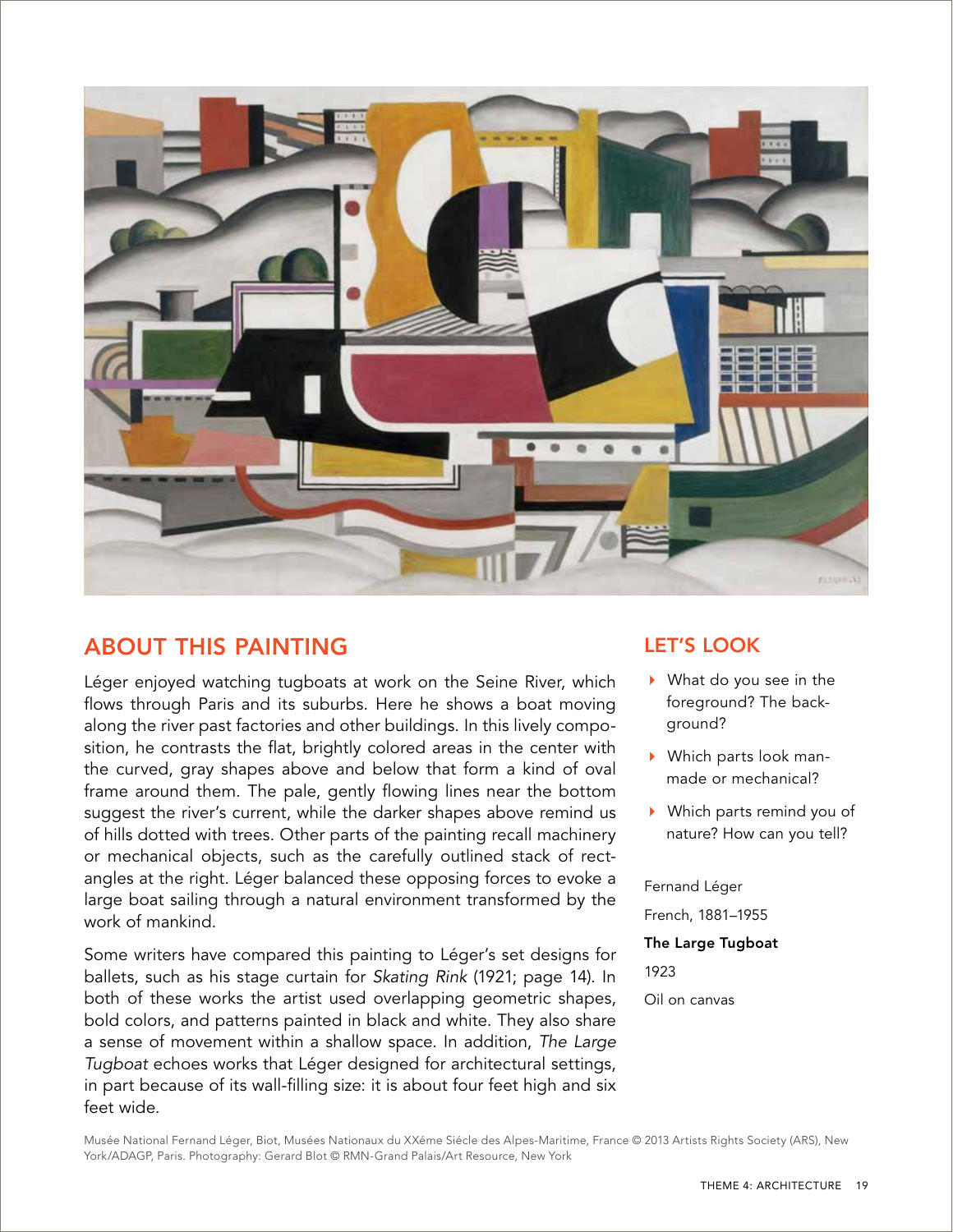



# About these Studies

Léger, who visited the United States several times during the 1930s, called New York City "the most colossal spectacle in the world." In the late 1930s he met one of the architects for Rockefeller Center, a complex of buildings in Midtown Manhattan. Léger proposed a "cinematic mural" to be installed in the center's Radio City Music Hall, a building he hailed as "the true expression of modern America."

Léger created seven studies for this mural, three of which are shown here. These images were meant to be displayed on a marble wall near an escalator in Radio City's lobby, so that visitors would pass by them in sequence as they rode up the moving staircase. Unfortunately, the project was never realized.

These colorful, cartoon-like studies capture the experience of approaching Manhattan on a boat sailing through New York Harbor:

The ocean liner, cruising slowly, shifts the perspectives gently; one looks for the Statue of Liberty, France's gift. . . . [Wall Street] dominates this new world from its vast height. After six days of crossing the water, fluid and elusive, moving, yielding, you arrive in front of this steep mountain, the work of men, which slowly emerges and becomes sharper, takes shape, with its sharp angles, its ordered rows of windows, its metallic color. —fernand léger

This mural, which would have been seen by thousands of people each week in Radio City Music Hall, shows Léger's lifelong interest in bringing his art about the modern city into the world of everyday life.



## let's look

- Where do you see the Statue of Liberty in each of these three drawings? What else do you see?
- What sounds would you hear?
- What do you think these drawings say about Léger's response to New York?

Fernand Léger

French, 1881–1955

Study for Cinematic Mural, Studies I–III

1938–39

Gouache, graphite on board

The Museum of Modern Art, New York: Given anonymously, 1967, 738.1966 © 2013 Artists Rights Society (ARS), New York/ADAGP, Paris. Digital image © The Museum of Modern Art/Licensed by SCALA/Art Resource, New York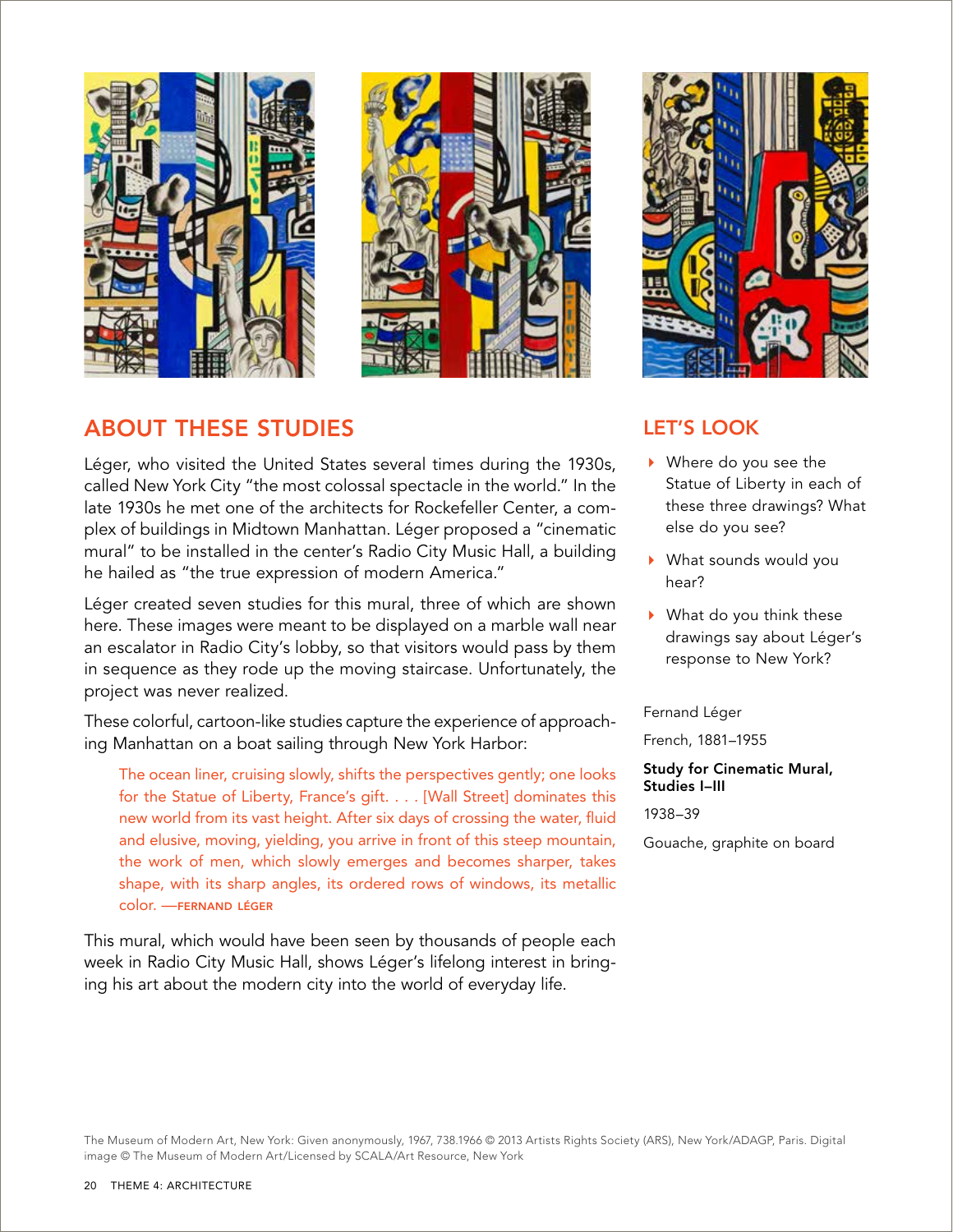# CURRICULUM CONNECTIONS

These classroom activities correlate to the PowerPoint presentation enclosed with this teaching resource. They are arranged thematically, and present activities for elementary, middle, and high school students in visual arts, language arts, mathematics, and social studies.

### Introduction

#### CHANGES IN SOCIETY

Middle and High School Social Studies

Fernand Léger described modern urban life as "more fragmented and faster moving than life in previous eras." Research and discuss changes in transportation and communications that occurred during his lifetime (1881–1955). Compare them to the recent past: explore changes that have occurred in one generation by interviewing adults, at home or at school, about how life has changed since they were children. Write about what you think will change in the next generation. (Slide 3)

#### TIME TRAVEL

Middle and High School Social Studies

If you had the opportunity to go back in time, would you want to visit Paris during the 1920s? Write a short essay to explain the reasons for your thoughts. (The 2011 movie Midnight in Paris, directed by Woody Allen, explores this theme.) (Slide 4)

## Theme 1: The City in Painting

#### GEOMETRIC CITY

Elementary School Art, Language Arts, Mathematics

Cut several colors of construction paper into geometric shapes (such as circles, semicircles, rectangles, and triangles) of various sizes. Divide students into groups of four or five. Give each group a set of 20–25 pieces of the cut paper shapes and one large (approximately 16 x 20 inch) rectangle of black construction paper to use as a background. Students select shapes from their set (no need to use them all) and work together in groups to design a city by laying the geometric shapes on the black background. (They may glue the pieces down or simply place them on top.) Each group discusses what they want to include, such as parks, houses, and apartment buildings. They present their city to the rest of the class and explain their choices. (Slide 13)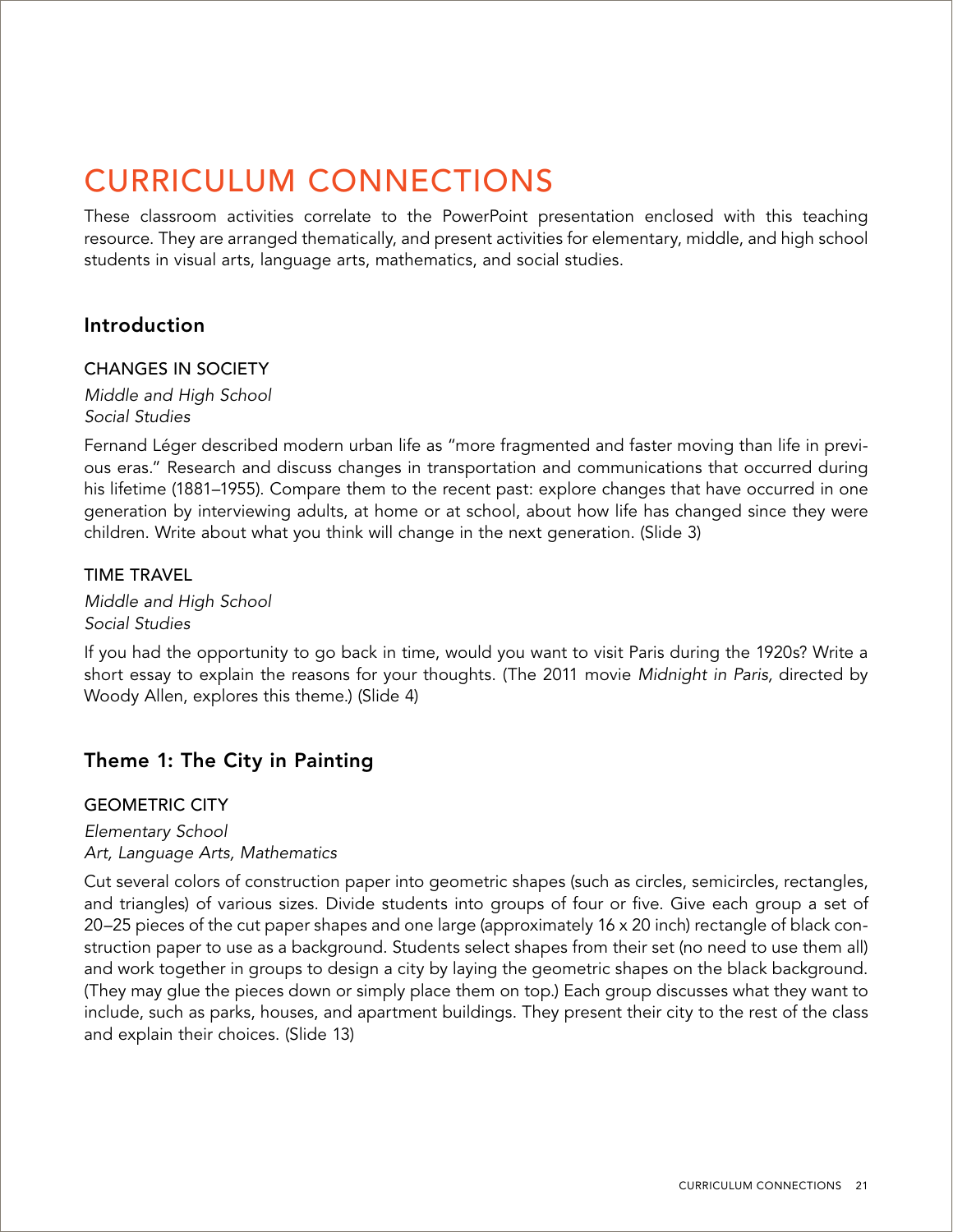### CITY STORIES

Elementary through High School Art, Language Arts

Both Fernand Léger and his friend Robert Delaunay were inspired to paint views of Paris. Write about, draw, and/or take photographs of a cityscape you know. It could be the view from a classroom window, a landscape you can see from your home, scenes you pass each day, or a place you have visited often. Combine images and words to tell a unique story about a place you know well. This activity can be done individually or in small groups. (Slides 6–15)

### CITY GUIDES

Middle and High School Art, Language Arts, Social Studies

Robert Delaunay painted the Eiffel Tower (Slide 11), a familiar symbol of Paris. When Léger visited New York City, he painted the Statue of Liberty (Slide 37), a symbol of New York. Divide the class into two groups to create paper or digital city guides for tourists. Ask one group to create a guide about Paris and the other to create one about New York, Philadelphia, or another city. Conduct research to identify the landmarks of the city assigned to each group. How will you communicate its attractions to potential tourists and entice them to visit? Use images and maps from online sources, magazines, or create your own. Write texts to explain the images and place them in context. (Slides 11 and 37)

### Theme 2: Advertising

### TEXT AND IMAGE IN ADVERTISEMENTS

Elementary through High School Art, Language Arts

Consider Cassandre's 1925 poster for the newspaper The Intransigent. Collect other advertisements, as well as logos for products and sports teams, from printed or online sources that also use text and image. How does the ad's designer grab the viewer's attention and promote the brand's name? Design your own ad, such as for your school or neighborhood, using eye-catching images and text. (Slides 17–19)

#### MECHANICAL MUSIC

Elementary and Middle School **Music** 

Choose a mechanical object at home that makes a sound and bring it into class. Play the film Ballet mécanique with the sound turned off and use the mechanical objects to make a group soundscape to accompany the silent film. Then play the film with the sound turned on to see how it compares to your music. (Slide 21)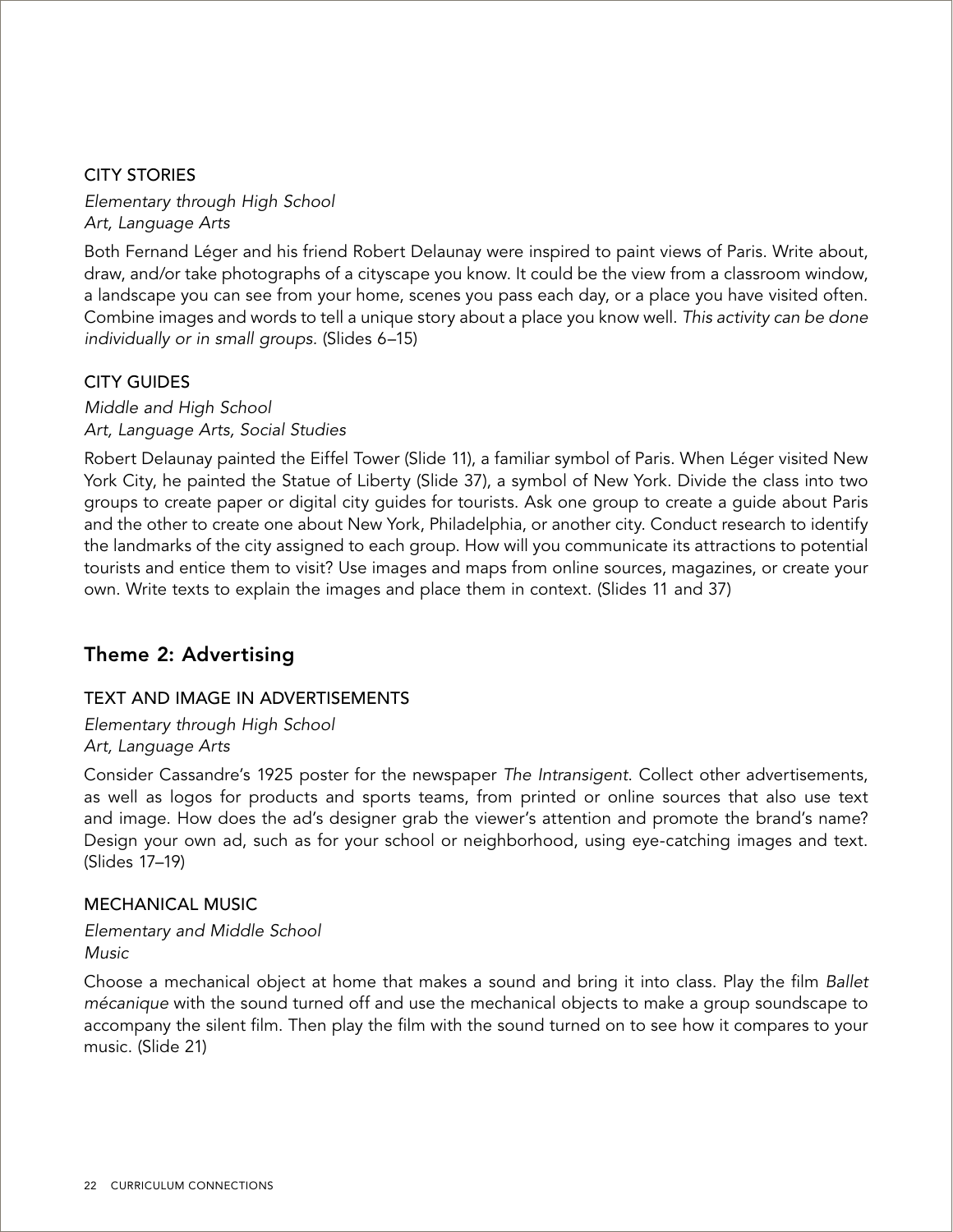#### PROFILES IN ART

High School Art, Social Studies

Cassandre used a profile in his advertisement for the newspaper The Intransigent. Research other uses of profiles in the history of art, such as portrait miniatures, cameos, coins, and paper money, going back to ancient Roman times. What were the original contexts for these profile portraits? (Slide 19)

## Theme 3: Performing Arts

#### PUPPET STORIES

Elementary School Art, Language Arts

The artist Alexandra Exter created three marionettes for an animated film (Slide 27). Sesame Street and the cartoon version of Pinocchio include examples of marionettes and puppets as characters in a story. Make sock puppets or paper bag puppets from small paper lunch bags. Working in small groups, create a collaborative story involving your puppets as characters. What adventures will they have together? Where will they go? (Slide 27)

### ARTISTS AND DANCE

Middle and High School Social Studies

Léger and other painters, such as Pierre Bonnard and Giorgio de Chirico, designed sets and costumes for Ballets Suédois productions. (For an example of art created for a ballet in the Philadelphia Museum of Art's collection, see A Wheatfield on a Summer's Afternoon (1942) by Marc Chagall, which was a backdrop for a production of the ballet Aleko staged by the Ballet Theatre of New York.) Other visual artists worked for the Ballets Russes in Paris. Select an artist who designed sets or costumes for dance productions and research his or her involvement in the performing arts. (Slides 24–26)

### STAGE CURTAIN

Middle and High School Art, Language Arts

Léger's design for the stage curtain of Skating Rink was seen closed across the stage and gave audiences a preview of the ballet performance. Choose a film, ballet, or play and design a stage curtain that gives the audience a preview of the show. Write a brief text explaining how your curtain design relates to the show you chose. Fold the flat curtain like an accordion. How does it look when it's stretched flat across the stage and when it's folded up and pulled to the side? (Slide 25)